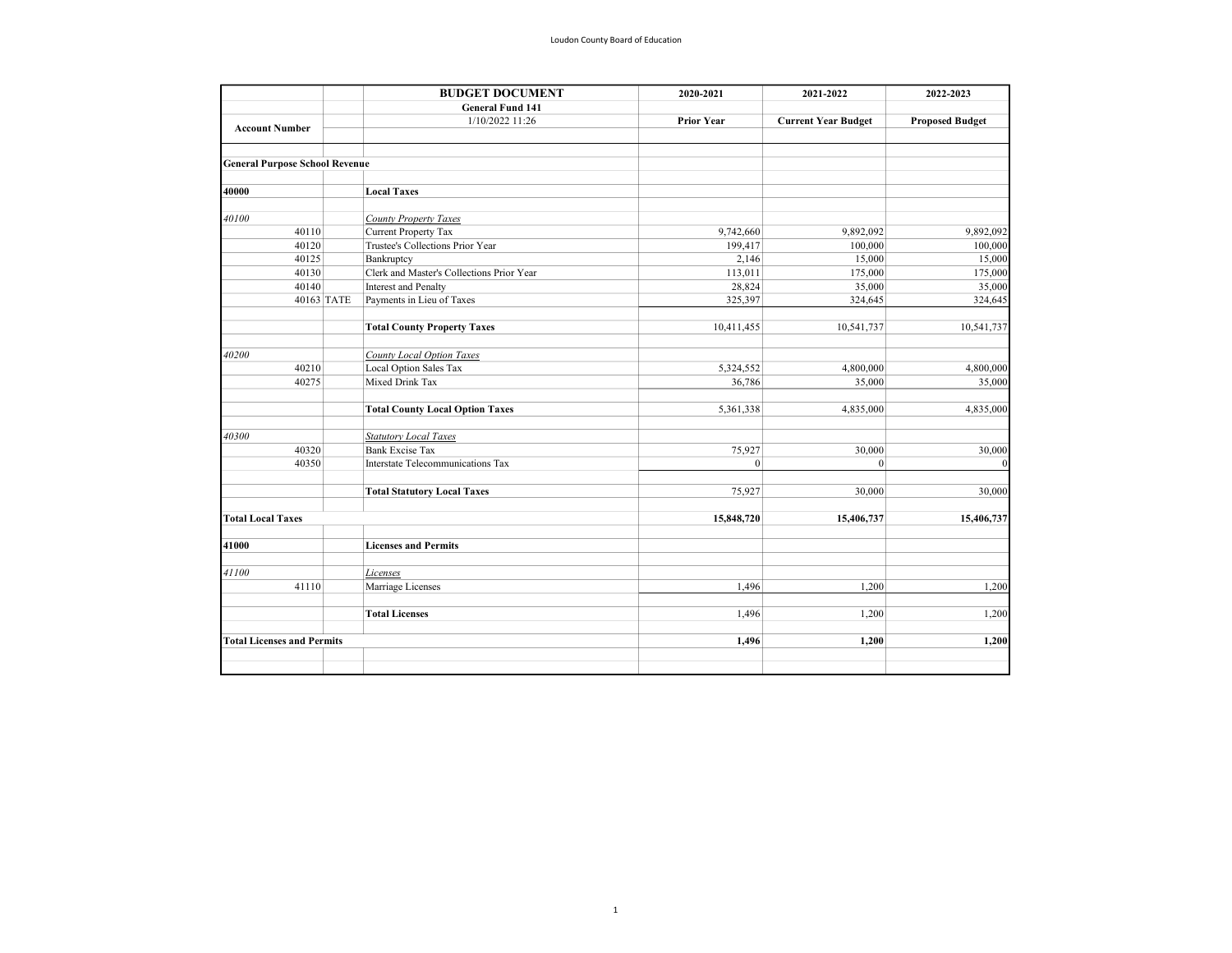|                                           | <b>BUDGET DOCUMENT</b> | 2020-2021                           | 2021-2022         | 2022-2023                  |                        |
|-------------------------------------------|------------------------|-------------------------------------|-------------------|----------------------------|------------------------|
|                                           |                        | <b>General Fund 141</b>             |                   |                            |                        |
| <b>Account Number</b>                     |                        | 1/10/2022 11:26                     | <b>Prior Year</b> | <b>Current Year Budget</b> | <b>Proposed Budget</b> |
|                                           |                        |                                     |                   |                            |                        |
| 43000                                     |                        | <b>Charges for Current Services</b> |                   |                            |                        |
| 43000                                     |                        | <b>Charges for Current Services</b> |                   |                            |                        |
| 43990                                     |                        | Other Charges for Services          | 6,018             | $\vert$                    | 5,550                  |
| 43583                                     |                        | TBI Criminal Background Fee         | $\theta$          | $\vert 0 \vert$            |                        |
|                                           |                        | <b>Total Education Charges</b>      | 6,018             | $\bf{0}$                   | 5,550                  |
| 43500                                     |                        | <b>Education Charges</b>            |                   |                            |                        |
| 43570                                     |                        | Receipts from Individual Schools    | 6,871             | 15,000                     | 15,000                 |
| 43583                                     |                        | TBI Criminal Background Fee         | $\theta$          | $\theta$                   |                        |
|                                           |                        | <b>Total Education Charges</b>      | 6,871             | 15,000                     | 15,000                 |
|                                           |                        |                                     |                   |                            |                        |
| <b>Total Charges for Current Services</b> |                        |                                     | 12,889            | 15,000                     | 20,550                 |
| 44000                                     |                        | <b>Other Local Revenues</b>         |                   |                            |                        |
| 44100                                     |                        | <b>Recurring Items</b>              |                   |                            |                        |
| 44110                                     |                        | Investment Income                   | 76,676            | 75,000                     | 75,000                 |
| 44130                                     |                        | Sale of Material and Supplies       | 160               | $\mathbf{0}$               |                        |
| 44146                                     |                        | <b>E-Rate Funding</b>               | $\mathbf{0}$      | $\mathbf{0}$               |                        |
| 44160-RET DEN                             |                        | Retirees' Insurance Payments        | 50,631            | 50,000                     | 50,000                 |
| 44160-RET LIF                             |                        | Retirees' Insurance Payments        | 6,632             | 7,300                      | 7,300                  |
| 44160-RET VIS                             |                        | Retirees' Insurance Payments        | 6,533             | 5,100                      | 5,100                  |
| 44170                                     |                        | Miscellaneous Refunds               | 5,895             | 2,000                      | 2,000                  |
|                                           |                        | <b>Total Recurring Items</b>        | 146,527           | 139,400                    | 139,400                |
| 44500                                     |                        | Nonrecurring Items                  |                   |                            |                        |
| 44530                                     |                        | Sale of Equipment                   | 6,308             | $\vert 0 \vert$            | $\theta$               |
| 44540                                     |                        | Sale of Property                    | 116,825           | 1,918,500                  | $\Omega$               |
|                                           |                        | <b>Total Nonrecurring Items</b>     | 123,133           | 1,918,500                  | $\Omega$               |
| 44990                                     |                        | Other Local Revenues                | $\boldsymbol{0}$  | $\vert 0 \vert$            | $\mathbf{0}$           |
|                                           |                        |                                     | $\mathbf{0}$      | $\overline{0}$             | $\Omega$               |
| <b>Total Other Local Revenues</b>         |                        |                                     | 269,660           | 2,057,900                  | 139,400                |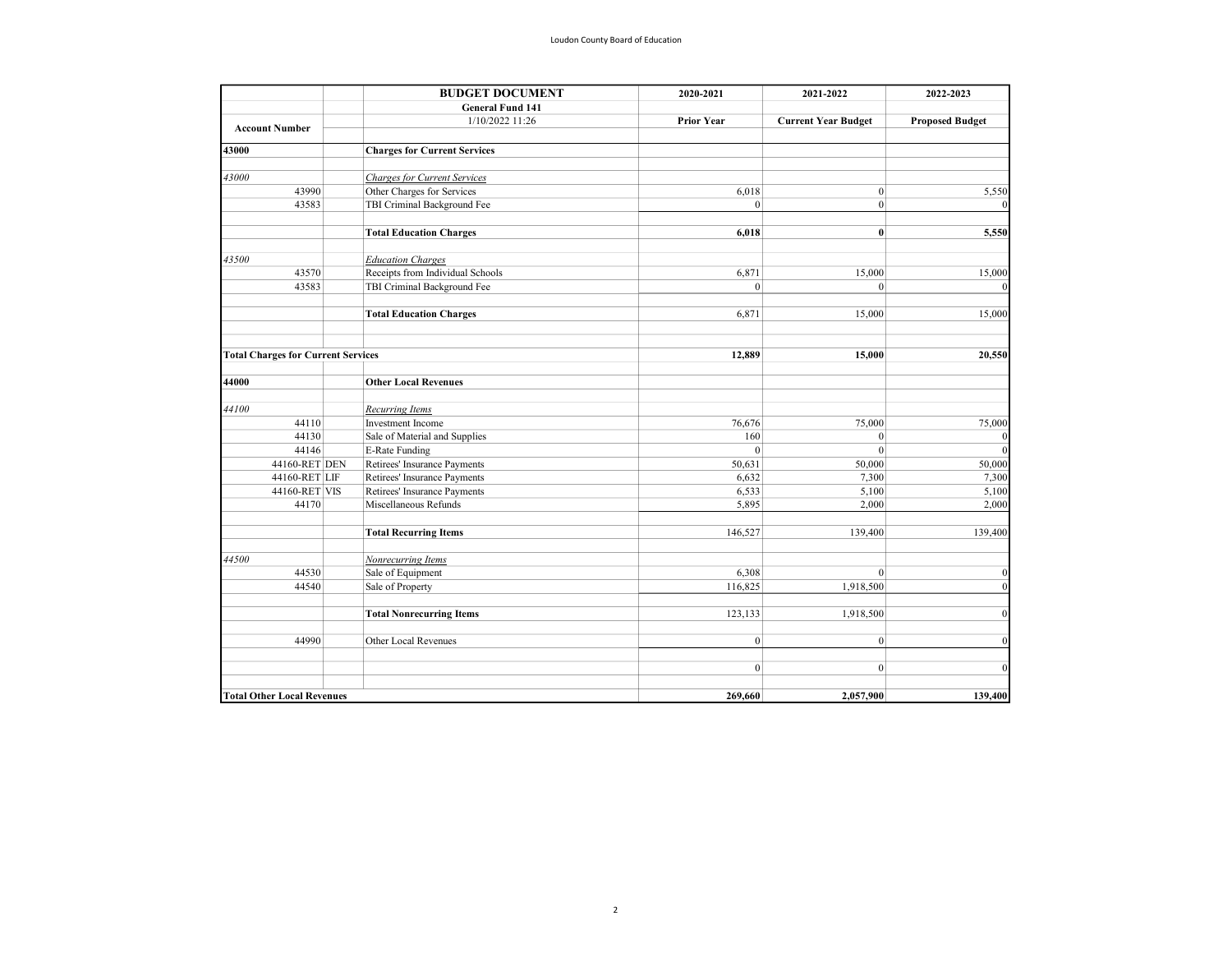|                                 | <b>BUDGET DOCUMENT</b>                    | 2020-2021         | 2021-2022                  | 2022-2023              |
|---------------------------------|-------------------------------------------|-------------------|----------------------------|------------------------|
|                                 | <b>General Fund 141</b>                   |                   |                            |                        |
|                                 | 1/10/2022 11:26                           | <b>Prior Year</b> | <b>Current Year Budget</b> | <b>Proposed Budget</b> |
| <b>Account Number</b>           |                                           |                   |                            |                        |
| 46000                           | <b>State of Tennessee</b>                 |                   |                            |                        |
|                                 |                                           |                   |                            |                        |
| 46100                           | <b>General Government Grants</b>          |                   |                            |                        |
| 46511                           | On Behalf Contributions for OPEB          | $\mathbf{0}$      | $\vert$ 0                  | $\Omega$               |
|                                 |                                           |                   |                            |                        |
|                                 |                                           | $\mathbf{0}$      | $\mathbf{0}$               | $\Omega$               |
| 46500                           | <b>State Education Funds</b>              |                   |                            |                        |
| 46511                           | <b>Basic Education Program</b>            | 21,699,559        | 22,205,000                 | 22,205,000             |
| 46511 BEP                       | <b>Basic Education Program</b>            | 182,500           | $\mathbf{0}$               |                        |
| 46515                           | Early Childhood Education                 | 738,754           | 738,754                    | 738,754                |
| 46590                           | Other State Education Funds               | 58,471            | 58,467                     | 58,467                 |
| 46590 ACE                       | Other State Education Funds               | $\theta$          | 74,000                     |                        |
| 46590 LEAP                      | Other State Education Funds - LEAPS Grant | 177,478           | 178,526                    | 178,526                |
| 46590 SAFE                      | <b>SAFE Schools</b>                       | $\theta$          | $\theta$                   |                        |
| 46591                           | Coordinated School Health                 | 160,000           | 160,000                    | 160,000                |
| 46592                           | <b>Internet Connectivity</b>              | $\Omega$          | $\theta$                   |                        |
| 46594                           | Family Resource Center                    | 29,612            | 30,211                     | 30,211                 |
| 46610                           | Career Ladder Program                     | 65,511            | 88,600                     | 67,000                 |
| 46640                           | Vocational Equipment                      | $\mathbf{0}$      | $\mathbf{0}$               |                        |
|                                 | <b>Total State Education Funds</b>        | 23,111,885        | 23,533,558                 | 23,437,958             |
| 46800                           | Other State Revenues                      |                   |                            |                        |
| 46851                           | State Revenue Sharing-T.V.A.              | 1,165,771         | 1,150,000                  | 1,150,000              |
| 46980                           | Other State Grants                        | $\theta$          | $\theta$                   |                        |
| 46980-FE                        | Other State Grants                        | 10,000            | $\Omega$                   |                        |
| 46981                           | Safe Schools                              | 86,868            | 83,610                     |                        |
| 46990                           | Other State Revenues                      | 17,179            | $\mathbf{0}$               |                        |
|                                 | <b>Total Other State Revenues</b>         | 1,279,818         | 1,233,610                  | 1,150,000              |
|                                 |                                           |                   |                            |                        |
| <b>Total State of Tennessee</b> |                                           | 24,391,703        | 24,767,168                 | 24,587,958             |
|                                 |                                           |                   |                            |                        |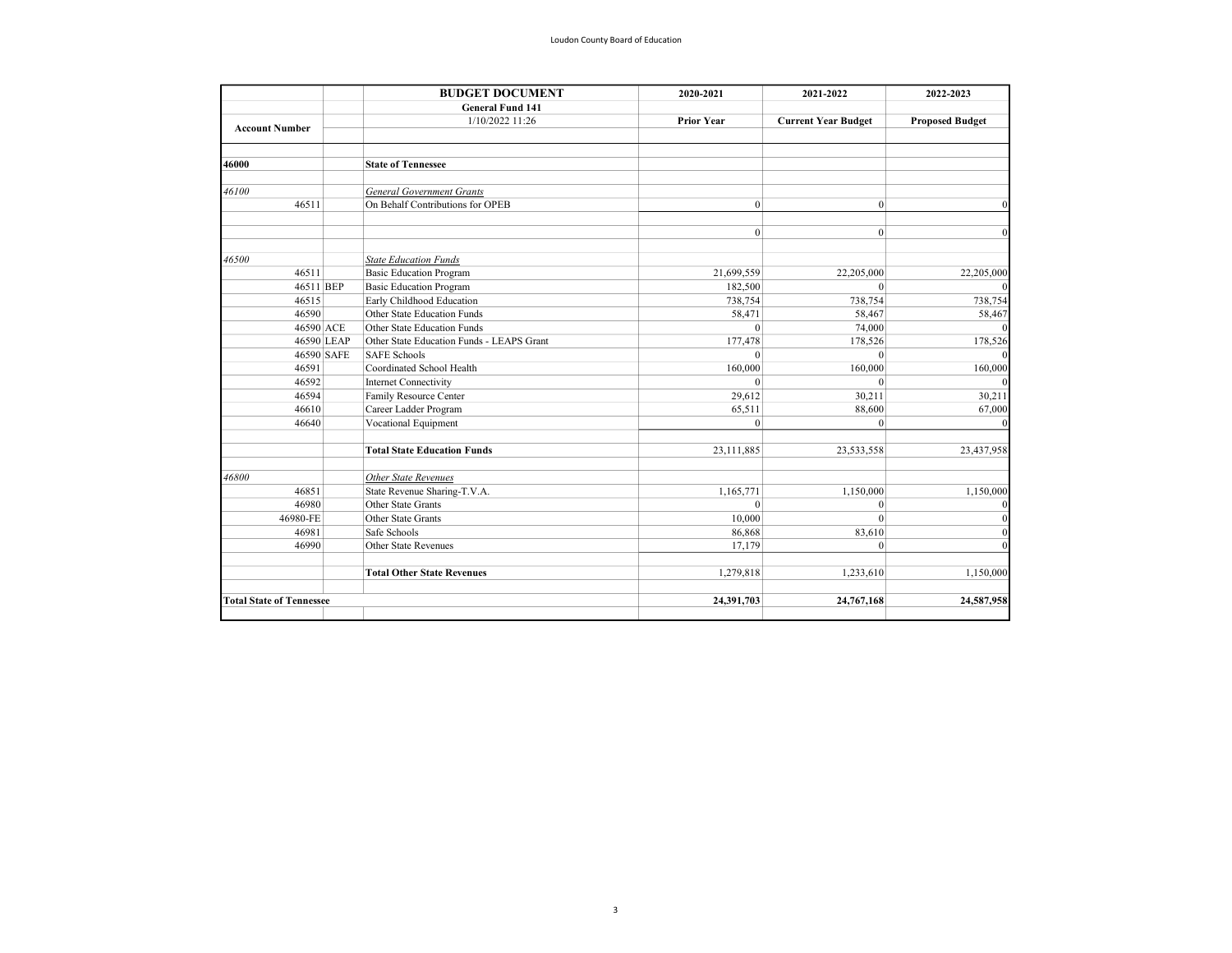|                                     | <b>BUDGET DOCUMENT</b>                       | 2020-2021<br>2021-2022 | 2022-2023                  |                        |
|-------------------------------------|----------------------------------------------|------------------------|----------------------------|------------------------|
|                                     | <b>General Fund 141</b>                      |                        |                            |                        |
|                                     | 1/10/2022 11:26                              | <b>Prior Year</b>      | <b>Current Year Budget</b> | <b>Proposed Budget</b> |
| <b>Account Number</b>               |                                              |                        |                            |                        |
| 47000                               | <b>Federal Government</b>                    |                        |                            |                        |
|                                     |                                              |                        |                            |                        |
| 47100                               | Federal Through State                        |                        |                            |                        |
| 47131                               | Vocational Education                         | $\mathbf{0}$           | $\mathbf{0}$               |                        |
| 47143                               | Special Education - Grants to States         | 45,000                 | $\mathbf{0}$               |                        |
| 47147                               | Safe & Drug-Free Schools Grant               | 189,564                | 197,384                    | 197,384                |
| 47147 EES                           | Safe & Drug-Free Schools Grant               | 145,935                | 76,653                     | 76,653                 |
| 47304                               | ARRA Grant #4                                | 196,663                | $\mathbf{0}$               |                        |
| 47306                               | COVID-19 Unemployment Rebate                 | 7,740                  | $\boldsymbol{0}$           |                        |
| 47590 VR                            | Other Federal Through State                  | 173,338                | 210,632                    | 210,632                |
|                                     | <b>Total Federal Through State</b>           | 758,240                | 484,669                    | 484,669                |
|                                     |                                              |                        |                            |                        |
| 47600                               | Direct Federal Revenue                       |                        |                            |                        |
| 47640                               | <b>ROTC</b> Reimbursement                    | 72,779                 | 71,000                     | 71,000                 |
|                                     | <b>Total Direct Federal Revenue</b>          | 72,779                 | 71,000                     | 71,000                 |
| <b>Total Federal Government</b>     |                                              | 831,019                | 555,669                    | 555,669                |
|                                     |                                              |                        |                            |                        |
| 48000                               | <b>Other Governments and Citizens Groups</b> |                        |                            |                        |
| 48130                               | Contributions                                | 12,000                 | $\boldsymbol{0}$           | $\Omega$               |
| 48610                               | Donations                                    | 16,650                 | 10,385                     | $\mathbf{0}$           |
| 48610-ALT                           | Donations - ALT                              | $\mathbf{0}$           | $\mathbf{0}$               | $\theta$               |
| 48610-CHR                           | Donations - Christmas                        | 8,500                  | 1,500                      | $\Omega$               |
| 48610-CL                            | Donations - CL                               | 3,500                  | 5,100                      | $\mathbf{0}$           |
| 48610-FAM                           | Donations - FAM                              | 6,500                  | 9,018                      | $\mathbf{0}$           |
| 48610-LCAP                          | Donations - LCA                              | $\mathbf{0}$           | $\mathbf{0}$               | $\theta$               |
| 48610-MUSIC                         | Donations - MUSIC                            | $\boldsymbol{0}$       | $\boldsymbol{0}$           | $\mathbf{0}$           |
| 48610-NMS                           | Donations - NMS                              | $\mathbf{0}$           | $\mathbf{0}$               | $\mathbf{0}$           |
| 48610-SUP                           | Donations - SUP                              | 2,000                  | $\mathbf{0}$               | $\mathbf{0}$           |
| 48610-WSF                           | Donations - WSF                              | 16,500                 | 2,358                      | $\Omega$               |
| 48990                               | Other                                        | $\boldsymbol{0}$       | $\boldsymbol{0}$           | $\theta$               |
|                                     | Total Other Governments and Citizens Groups  | 65,650                 | 28,361                     | $\mathbf{0}$           |
| 49700                               |                                              | $\mathbf{0}$           | 21,837                     | $\mathbf{0}$           |
| 49800                               | <b>Insurance Recovery</b><br>Transfer In     | $\mathbf{0}$           | $\mathbf{0}$               | $\Omega$               |
|                                     |                                              |                        |                            |                        |
| <b>Total Revenues</b>               |                                              | 41,421,137             | 42,853,872                 | 40,711,514             |
|                                     |                                              |                        |                            |                        |
|                                     | <b>Total Other Source</b>                    | $\overline{0}$         | $\vert 0 \vert$            | $\Omega$               |
| <b>Total General Purpose School</b> |                                              | 41, 421, 137           | 42,853,872                 | 40,711,514             |
|                                     |                                              |                        |                            |                        |
|                                     |                                              |                        |                            |                        |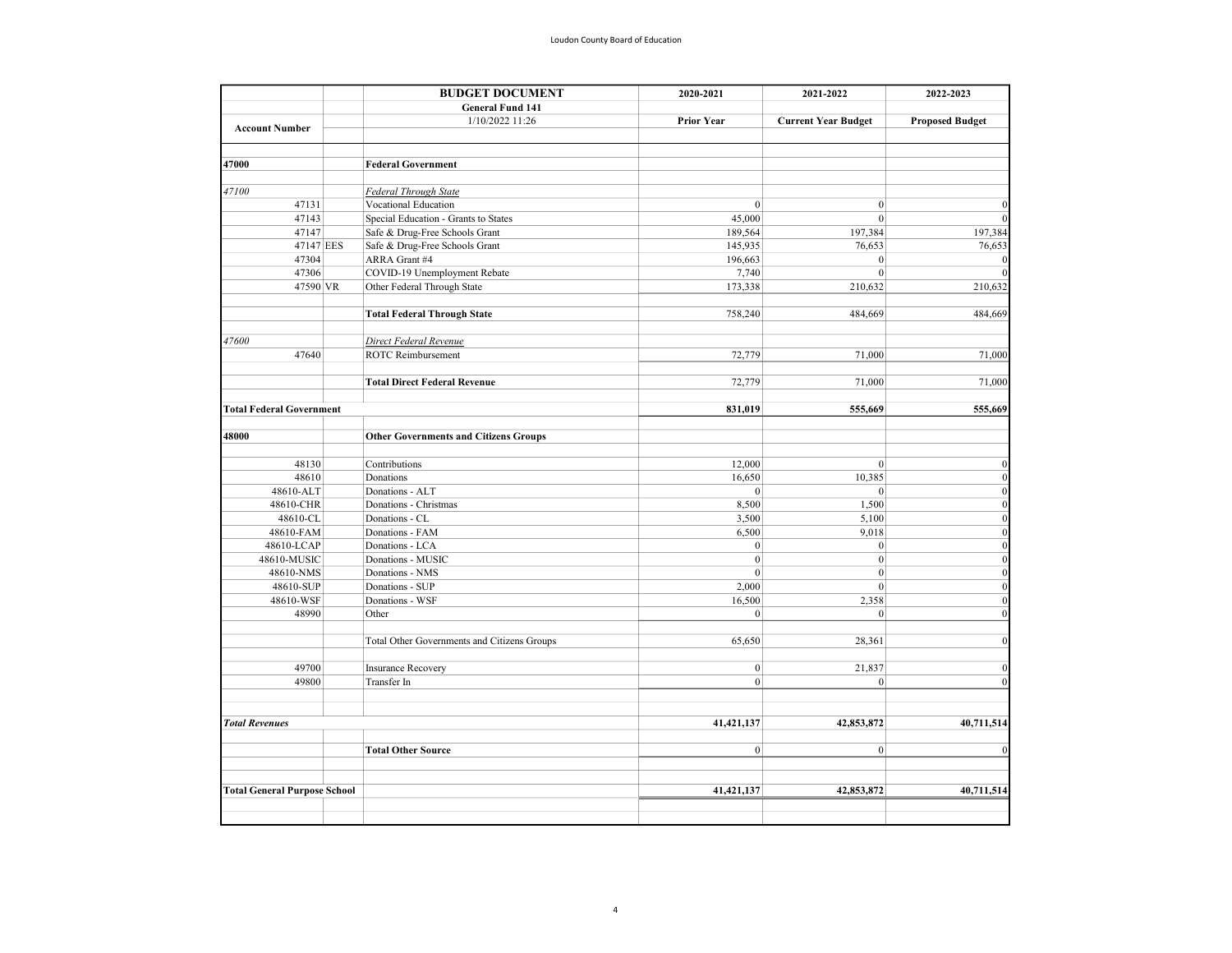|                                            |           | <b>BUDGET DOCUMENT</b>                         | 2020-2021         | 2021-2022                  | 2022-2023              |
|--------------------------------------------|-----------|------------------------------------------------|-------------------|----------------------------|------------------------|
|                                            |           | <b>General Fund 141</b>                        |                   |                            |                        |
|                                            |           | 1/10/2022 11:26                                | <b>Prior Year</b> | <b>Current Year Budget</b> | <b>Proposed Budget</b> |
| <b>Account Number</b>                      |           |                                                |                   |                            |                        |
| <b>General Purpose School Expenditures</b> |           |                                                |                   |                            |                        |
|                                            |           |                                                |                   |                            |                        |
| 70000                                      |           | Education                                      |                   |                            |                        |
| 71000                                      |           | <b>Instruction</b>                             |                   |                            |                        |
| 71100                                      |           | <b>Regular Instruction Program</b>             |                   |                            |                        |
| 116                                        |           | Teachers                                       | 14,653,974        | 14,982,469                 | 15,441,928             |
|                                            | 116 BC    | Teachers - Bridge Camp                         | 86,970            | $\mathbf{0}$               |                        |
|                                            | $116$ SLC | Teachers - Summer Learning Camps               | 219,070           | $\mathbf{0}$               |                        |
|                                            | 116 SMC   | Teachers - STREAM Mini Camps                   | 67,670            | $\mathbf{0}$               |                        |
| 117                                        |           | Career Ladder Program                          | 30,500            | 50,000                     | 35,000                 |
| 128                                        |           | Homebound Teachers                             | 1,813             | 7,000                      | 7,000                  |
| 163                                        |           | <b>Educational Assistants</b>                  | 1,195,043         | 1,231,884                  | 1,319,269              |
|                                            | 163 BC    | Educational Assistants - Bridge Camp           | 15,304            | $\mathbf{0}$               |                        |
|                                            | $163$ SLC | Educational Assistants - Summer Learning Camps | 40,179            | $\theta$                   |                        |
| 195                                        |           | Certified Substitute Teachers                  | 43,625            | 45,600                     | 52,000                 |
| 198                                        |           | Non-Certified Substitute Teachers              | 113,277           | 128,914                    | 151,000                |
| 201                                        |           | Social Security                                | 945,818           | 1,017,123                  | 1,054,385              |
|                                            | 201 BC    | Social Security - Bridge Camp                  | 6,339             | $\mathbf{0}$               |                        |
|                                            | $201$ SLC | Social Security - Summer Learning Camps        | 16,083            | $\theta$                   |                        |
|                                            | $201$ SMC | Social Security - STREAM Mini Camps            | 4,196             | $\theta$                   |                        |
| 204                                        |           | <b>State Retirement</b>                        | 1,499,883         | 1,620,019                  | 1,682,647              |
|                                            | 204 BC    | State Retirement - Bridge Camp                 | 9,143             | $\mathbf{0}$               |                        |
|                                            | $204$ SLC | State Retirement - Summer Learning Camps       | 22,419            | $\theta$                   |                        |
|                                            | $204$ SMC | State Retirement - STREAM Mini Camps           | 6,405             | $\theta$                   |                        |
| 205-RET VIS                                |           | Employee and Dependent Insurance               | 4,475             | 2,803                      | 2,803                  |
| 206                                        |           | Life Insurance                                 | 63,595            | 57,632                     | 57,632                 |
| 206-RET LIF                                |           | Life Insurance                                 | $\theta$          | 14,700                     | 14,700                 |
| 207                                        |           | Medical Insurance                              | 2,678,961         | 2,622,913                  | 2,710,000              |
| 207-RET MED                                |           | Medical Insurance                              | $\mathbf{0}$      | 52,828                     | 52,828                 |
| 208                                        |           | Dental Insurance                               | 138,764           | 132,143                    | 132,143                |
| 208-RET DEN                                |           | Dental Insurance                               | $\theta$          | 36,800                     | 36,800                 |
| 210                                        |           | Unemployment Compensation                      | 39,736            | 25,000                     | 25,000                 |
| 212                                        |           | <b>Employer Medicare</b>                       | 221,971           | 237,048                    | 246,590                |
|                                            | 212 BC    | Employer Medicare - Bridge Camp                | 1,491             | $\mathbf{0}$               |                        |
|                                            | $212$ SLC | Employer Medicare - Summer Learning Camps      | 3,761             | $\mathbf{0}$               | $\Omega$               |
|                                            | $212$ SMC | Employer Medicare - STREAM Mini Camps          | 981               | $\Omega$                   | $\Omega$               |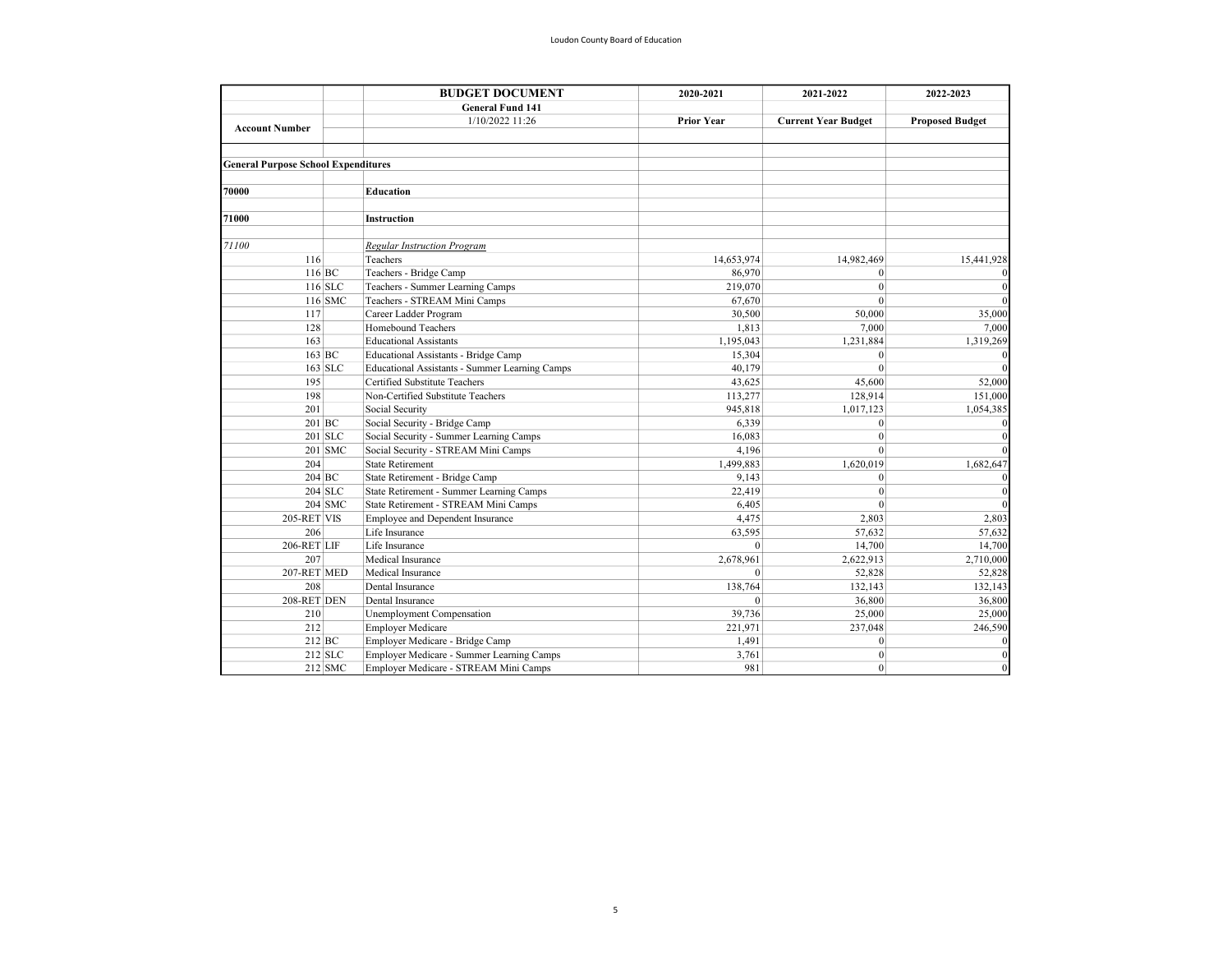|                       |                | <b>BUDGET DOCUMENT</b>                                   | 2020-2021         | 2021-2022                  | 2022-2023              |
|-----------------------|----------------|----------------------------------------------------------|-------------------|----------------------------|------------------------|
|                       |                | <b>General Fund 141</b>                                  |                   |                            |                        |
| <b>Account Number</b> |                | 1/10/2022 11:26                                          | <b>Prior Year</b> | <b>Current Year Budget</b> | <b>Proposed Budget</b> |
|                       |                |                                                          |                   |                            |                        |
| 355                   |                | Travel                                                   | 5,250             | 5,000                      | 6,000                  |
| 399                   |                | Other Contracted Services                                | 97,391            | 108,661                    | 120,000                |
| 429                   |                | <b>Instructional Supplies</b>                            | 59,918            | 120,000                    | 120,000                |
|                       | 429 BC         | Instructional Supplies - Bridge Camp                     | 4,218             | $\mathbf{0}$               |                        |
|                       | 429 EES        | Instructional Supplies - Eaton Elementary School         | 31,905            | 48,197                     | 48,197                 |
|                       | 429 EL         | Instructional Supplies - English Learners                | 500               | $\theta$                   |                        |
|                       | 429 FLM        | Instructional Supplies - Fort Loudoun Middle School      | 19,961            | 20,064                     | 19,786                 |
|                       | 429 GBS        | Instructional Supplies - Greenback School                | 31,043            | 31,896                     | 33,196                 |
|                       | 429 HPS        | Instructional Supplies - Highland Park Elementary School | 19,668            | 24,147                     | 25,832                 |
|                       | 429 LES        | Instructional Supplies - Loudon Elementary School        | 34,465            | 35,623                     | 35,623                 |
|                       | 429 LHS        | Instructional Supplies - Loudon High School              | 26,787            | 46,040                     | 46,040                 |
|                       | 429 NMS        | Instructional Supplies - North Middle School             | 40,159            | 46,256                     | 42,256                 |
|                       | 429 PES        | Instructional Supplies - Philadelphia Elementary School  | 26,963            | 26,782                     | 26,782                 |
|                       | 429 SES        | Instructional Supplies - Steekee Elementary School       | 12,246            | 13,975                     | 13,975                 |
|                       | $429$ SLC      | Instructional Supplies - Summer Learning Camps           | 4,214             | $\mathbf{0}$               |                        |
|                       | $429$ SMC      | Instructional Supplies - STREAM Mini Camps               | 9.900             | $\theta$                   |                        |
| 449                   |                | Textbooks                                                | 103,054           | 225,000                    | 225,000                |
| 471                   |                | Software                                                 | 63,152            | 60,000                     | 70,000                 |
| 524                   |                | In-Service Staff Development                             | 100               | 2,000                      | 2,000                  |
| 599                   |                | Other Charges                                            | 12,000            | $\mathbf{0}$               |                        |
| 790                   |                | Other Equipment                                          | 203,631           | 250,000                    | 200,000                |
|                       | <b>790 EES</b> | Other Equipment - Eaton Elementary School                | 39,653            | 7,553                      | 20,305                 |
|                       | 790 FLM        | Other Equipment - Fort Loudoun Middle School             | 16,804            | 13,272                     | 17,578                 |
|                       | 790 GBS        | Other Equipment - Greenback School                       | 19,037            | 9,037                      | 15,929                 |
|                       | 790 HPS        | Other Equipment - Highland Park Elementary School        | 10,779            | 7,776                      | 11,993                 |
|                       | 790 LES        | Other Equipment - Loudon Elementary School               | 11,265            | 14,095                     | 14,929                 |
|                       | 790 LHS        | Other Equipment - Loudon High School                     | 23,013            | 15,002                     | 20,962                 |
|                       | 790 NMS        | Other Equipment - North Middle School                    | 24,476            | 26,365                     | 39,522                 |
|                       | <b>790 PES</b> | Other Equipment - Philadelphia Elementary School         | 17,449            | 17,681                     | 16,513                 |
|                       | 790 SES        | Other Equipment - Steekee Elementary School              | 3,502             | 1,601                      | 2,809                  |
|                       |                |                                                          |                   |                            |                        |
|                       |                | <b>Total Regular Instruction Program</b>                 | 23,103,949        | 23,440,899                 | 24,216,952             |
|                       |                |                                                          |                   |                            |                        |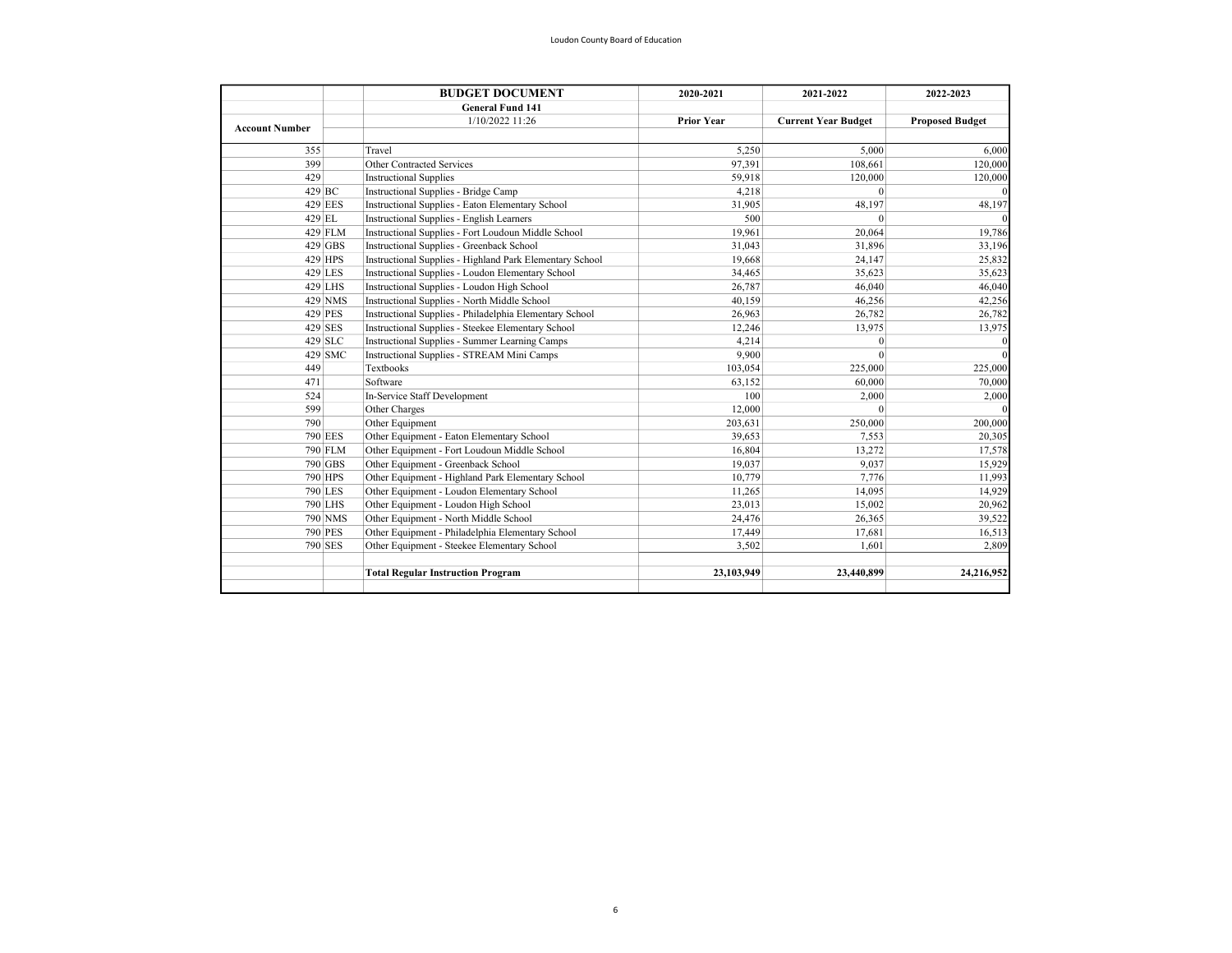|                       | <b>BUDGET DOCUMENT</b>                   | 2020-2021         | 2021-2022                  | 2022-2023              |  |
|-----------------------|------------------------------------------|-------------------|----------------------------|------------------------|--|
|                       | <b>General Fund 141</b>                  |                   |                            |                        |  |
| <b>Account Number</b> | 1/10/2022 11:26                          | <b>Prior Year</b> | <b>Current Year Budget</b> | <b>Proposed Budget</b> |  |
|                       |                                          |                   |                            |                        |  |
| 71200                 | <b>Special Education Program</b>         |                   |                            |                        |  |
| 116                   | Teachers                                 | 1,388,513         | 1,460,489                  | 1,460,489              |  |
| $116$ VR              | Teachers - VR Grant                      | 96,541            | 93,942                     | 93.942                 |  |
| 117                   | Career Ladder Program                    | 3.000             | 4,000                      | 4.000                  |  |
| 128                   | Homebound Teachers                       | 8,214             | 23,000                     | 23,000                 |  |
| 163                   | <b>Educational Assistants</b>            | 387,061           | 388,348                    | 388,348                |  |
| 163 VR                | <b>Educational Assistants - VR Grant</b> | 58,600            | 57,029                     | 57,029                 |  |
| 171                   | Speech Pathologist                       | 268,436           | 290,626                    | 290,626                |  |
| 189                   | Other Salaries & Wages                   | 51.800            | 40,000                     | 40,000                 |  |
| 195                   | Certified Substitute Teachers            | 3,850             | 5,000                      | 5,700                  |  |
| 198                   | Non-Certified Substitute Teachers        | 31,680            | 27,000                     | 31,600                 |  |
| 201                   | Social Security                          | 124,055           | 137,664                    | 139,114                |  |
| $201$ VR              | Social Security - VR Grant               | 9,314             | 9,360                      | 9,360                  |  |
| 204                   | <b>State Retirement</b>                  | 168,372           | 218,101                    | 213,324                |  |
| 204 VR                | State Retirement - VR Grant              | 13,198            | 15,948                     | 15,948                 |  |
| 205-RET VIS           | Employee and Dependent Insurance         | 742               | 860                        | 860                    |  |
| 206                   | Life Insurance                           | 7,535             | 8,418                      | 8,418                  |  |
| 206-RET LIF           | Life Insurance                           | $\theta$          | 1.511                      | 1,511                  |  |
| 206 VR                | Life Insurance - VR Grant                | 799               | 798                        | 798                    |  |
| 207                   | Medical Insurance                        | 335,513           | 357,291                    | 357,291                |  |
| 207-RET MED           | Medical Insurance                        | $\theta$          | 3,750                      | 3,750                  |  |
| $207$ VR              | Medical Insurance - VR Grant             | 30,511            | 29,856                     | 29,856                 |  |
| 208                   | Dental Insurance                         | 16.598            | 17,000                     | 17,000                 |  |
| 208-RET DEN           | Dental Insurance                         | $\mathbf{0}$      | 4.300                      | 4,300                  |  |
| 208 VR                | Dental Insurance - VR Grant              | 1.500             | 1.500                      | 1,500                  |  |
| 212                   | <b>Employer Medicare</b>                 | 29,579            | 32,098                     | 32,535                 |  |
| $212$ VR              | Employer Medicare - VR Grant             | 2.177             | 2.199                      | 2,199                  |  |
| 429                   | <b>Instructional Supplies</b>            | 39,032            | 41,752                     | 41,752                 |  |
| 499                   | Other Supplies & Materials               | 75,516            | 40,000                     | 40,000                 |  |
| 725                   | Special Education Equipment              | 206,270           | 103,500                    | 103,500                |  |
|                       | <b>Total Special Instruction Program</b> | 3,358,406         | 3,415,340                  | 3,417,750              |  |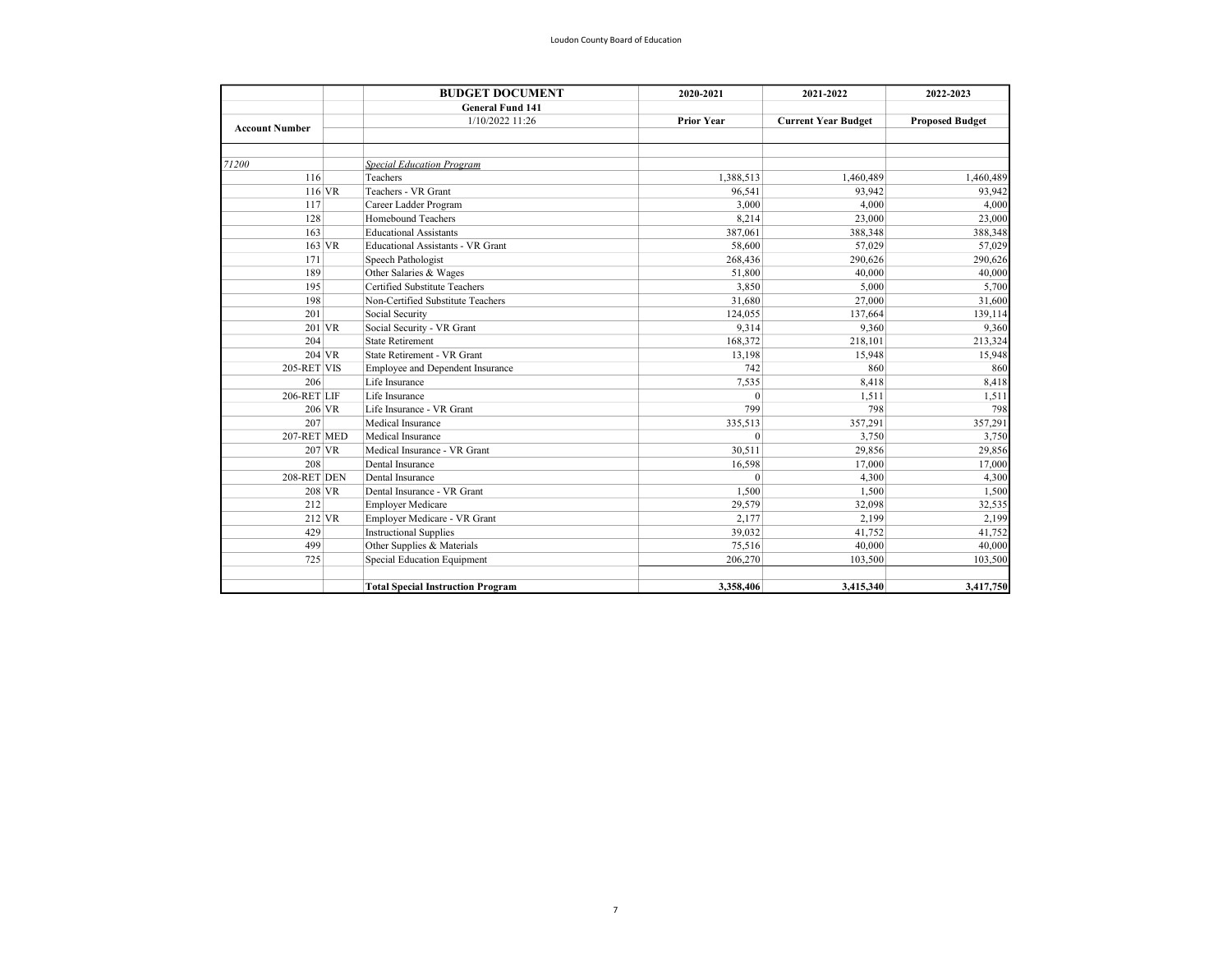|                          |         | <b>BUDGET DOCUMENT</b>                    | 2020-2021         | 2021-2022                  | 2022-2023              |
|--------------------------|---------|-------------------------------------------|-------------------|----------------------------|------------------------|
|                          |         | <b>General Fund 141</b>                   |                   |                            |                        |
| <b>Account Number</b>    |         | 1/10/2022 11:26                           | <b>Prior Year</b> | <b>Current Year Budget</b> | <b>Proposed Budget</b> |
|                          |         |                                           |                   |                            |                        |
| 71300                    |         | <b>Vocational Education Program</b>       |                   |                            |                        |
| 116                      |         | Teachers                                  | 773,037           | 780,000                    | 803,909                |
| 117                      |         | Career Ladder Program                     | 2.000             | 6.000                      | 3,000                  |
| 163                      |         | <b>Educational Assistants</b>             | 18,398            | 21,683                     | 22,100                 |
| 195                      |         | Certified Substitute Teachers             | 140               | 5,700                      | 5,700                  |
| 198                      |         | Non-Certified Substitute Teachers         | 6,330             | 10,000                     | 11,000                 |
| 201                      |         | Social Security                           | 47,287            | 50,804                     | 52,434                 |
| 204                      |         | <b>State Retirement</b>                   | 74,223            | 81,770                     | 84,595                 |
| 205-RET VIS              |         | Employee and Dependent Insurance          | 102               | 173                        | 173                    |
| 206                      |         | Life Insurance                            | 3,037             | 2,714                      | 2,714                  |
| 206-RET LIF              |         | Life Insurance                            | $\Omega$          | 400                        | 400                    |
| 207                      |         | Medical Insurance                         | 151,766           | 146,360                    | 146,360                |
| 207-RET MED              |         | Medical Insurance                         | $\theta$          | $\Omega$                   |                        |
| 208                      |         | Dental Insurance                          | 6,732             | 5,400                      | 5,400                  |
| 208-RET DEN              |         | Dental Insurance                          | $\theta$          | 810                        | 810                    |
| 212                      |         | <b>Employer Medicare</b>                  | 11.061            | 11,882                     | 12,263                 |
| 336                      |         | Maintenance and Repair Services-Equipment | 710               | 2,300                      | 2,300                  |
| 355                      |         | Travel                                    | 3,466             | 8,000                      | 8,000                  |
| 425                      |         | Gasoline                                  | 30                | 200                        | 200                    |
| 429                      |         | <b>Instructional Supplies</b>             | 73,195            | 74,386                     | 74,386                 |
|                          | 499 CTE | Other Supplies & Materials                | 178               | $\Omega$                   |                        |
| 790                      |         | Other Equipment                           | 65,070            | 64,000                     | 64,000                 |
|                          |         | <b>Total Vocational Education Program</b> | 1,236,762         | 1,272,582                  | 1,299,744              |
|                          |         |                                           |                   |                            |                        |
| <b>Total Instruction</b> |         |                                           | 27,699,117        | 28,128,821                 | 28,934,446             |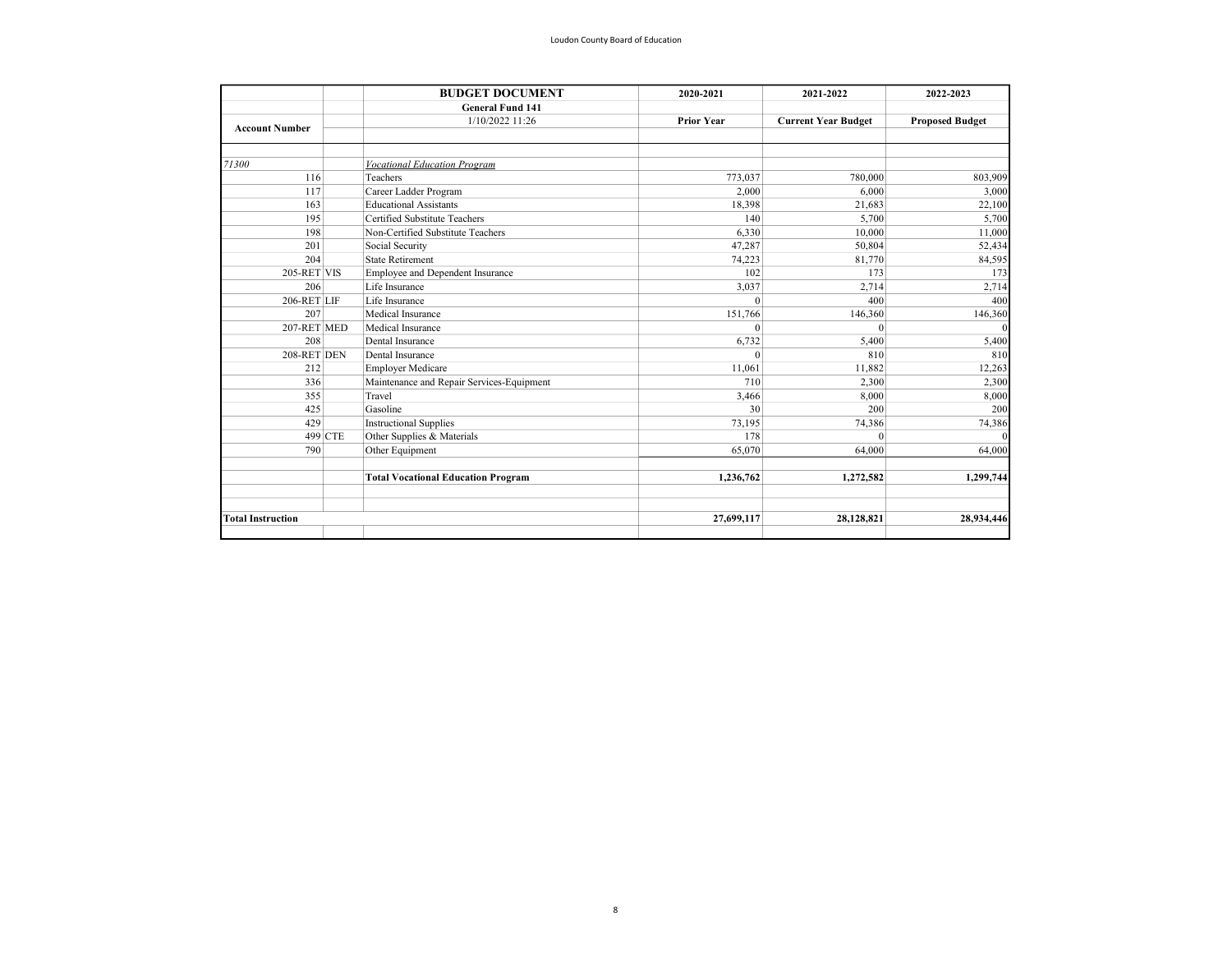|                       | <b>BUDGET DOCUMENT</b><br><b>General Fund 141</b> | 2020-2021         | 2021-2022                  | 2022-2023              |
|-----------------------|---------------------------------------------------|-------------------|----------------------------|------------------------|
|                       |                                                   |                   |                            |                        |
|                       | 1/10/2022 11:26                                   | <b>Prior Year</b> | <b>Current Year Budget</b> | <b>Proposed Budget</b> |
| <b>Account Number</b> |                                                   |                   |                            |                        |
| 72000                 | <b>Support Services</b>                           |                   |                            |                        |
|                       |                                                   |                   |                            |                        |
| 72110                 | Attendance                                        |                   |                            |                        |
| 105                   | Supervisor / Director                             | 44,695            | 50,825                     | 51,842                 |
| 201                   | Social Security                                   | 2,770             | 3,152                      | 3,215                  |
| 204                   | <b>State Retirement</b>                           | 2,999             | 3,411                      | 3,480                  |
| 206                   | Life Insurance                                    | 160               | 160                        | 160                    |
| 207                   | Medical Insurance                                 | $\boldsymbol{0}$  | $\boldsymbol{0}$           | $\Omega$               |
| 208                   | Dental Insurance                                  | $\mathbf{0}$      | $\mathbf{0}$               | $\Omega$               |
| 212                   | <b>Employer Medicare</b>                          | 648               | 738                        | 752                    |
| 355                   | Travel                                            | $\mathbf{0}$      | 50                         | 50                     |
| 524                   | In-Service/Staff Development                      | $\mathbf{0}$      | 2,000                      | 2,000                  |
|                       | <b>Total Attendance</b>                           | 51,272            | 60,336                     | 61,499                 |
| 72120                 | <b>Health Services</b>                            |                   |                            |                        |
| $105$ CSH             | Supervisor / Director                             | 46,182            | 47,512                     | 47,512                 |
| 131                   | Medical Personnel                                 | 296,669           | 320,000                    | 326,435                |
| 189 CSH               | Other Salaries & Wages                            | 48,823            | 55,372                     | 55,372                 |
| 198 CSH               | Non-Certified Substitute Teachers                 | $\boldsymbol{0}$  | $\mathbf{0}$               |                        |
| 201                   | Social Security                                   | 17,816            | 19,841                     | 20,239                 |
| 201 CSH               | Social Security                                   | 5,890             | 6,379                      | 6,379                  |
| 204                   | <b>State Retirement</b>                           | 19,784            | 22,403                     | 22,403                 |
| 204 CSH               | <b>State Retirement</b>                           | 8,080             | 7,482                      | 7,482                  |
| 205-RET VIS           | Employee and Dependent Insurance                  | $\mathbf{0}$      | 102                        | 102                    |
| 206                   | Life Insurance                                    | 1,450             | 1,635                      | 1,635                  |
| 206 CSH               | Life Insurance                                    | 319               | 160                        | 160                    |
| 206-RET LIF           | Life Insurance                                    | $\mathbf{0}$      | 325                        | 325                    |
| 207                   | Medical Insurance                                 | 58,836            | 60,080                     | 60,080                 |
| 207 CSH               | Medical Insurance                                 | 15,131            | 10,439                     | 10,439                 |
| 208                   | Dental Insurance                                  | 2,031             | 2,400                      | 2,400                  |
| <b>208 CSH</b>        | Dental Insurance                                  | 656               | 375                        | 375                    |
| 208-RET DEN           | Dental Insurance                                  | $\mathbf{0}$      | 432                        | 432                    |
| 212                   | <b>Employer Medicare</b>                          | 4,166             | 4,641                      | 4,734                  |
| 212 CSH               | <b>Employer Medicare</b>                          | 1,378             | 1,492                      | 1,492                  |
| 355                   | Travel                                            | 24                | 400                        | 400                    |
| 355 CSH               | Travel                                            | 1,586             | 2,500                      | 2,500                  |
| 399                   | Other Contracted Services                         | 12,129            | 9,100                      | 9,100                  |
| 399 CSH               | Other Contracted Services                         | $\mathbf{0}$      | 500                        | 500                    |
| 413                   | Drugs and Medical Supplies                        | 7,830             | 14,000                     | 14,000                 |
| 435                   | Office Supplies                                   | 746               | 1,000                      | 1,000                  |
| 499 ACE               | Other Supplies & Materials                        | $\mathbf{0}$      | 74,000                     |                        |
| 499 CSH               | Other Supplies & Materials                        | 22,128            | 15,789                     | 15,789                 |
| 524                   | In-Service/Staff Development                      | 251               | 600                        | 600                    |
| 524 CSH               | In-Service/Staff Development                      | 1,524             | 4,000                      | 4,000                  |
| 735 CSH               | Health Equipment                                  | 8,596             | 8,000                      | 8,000                  |
|                       | <b>Total Health Services</b>                      | 582,025           | 690,959                    | 623,885                |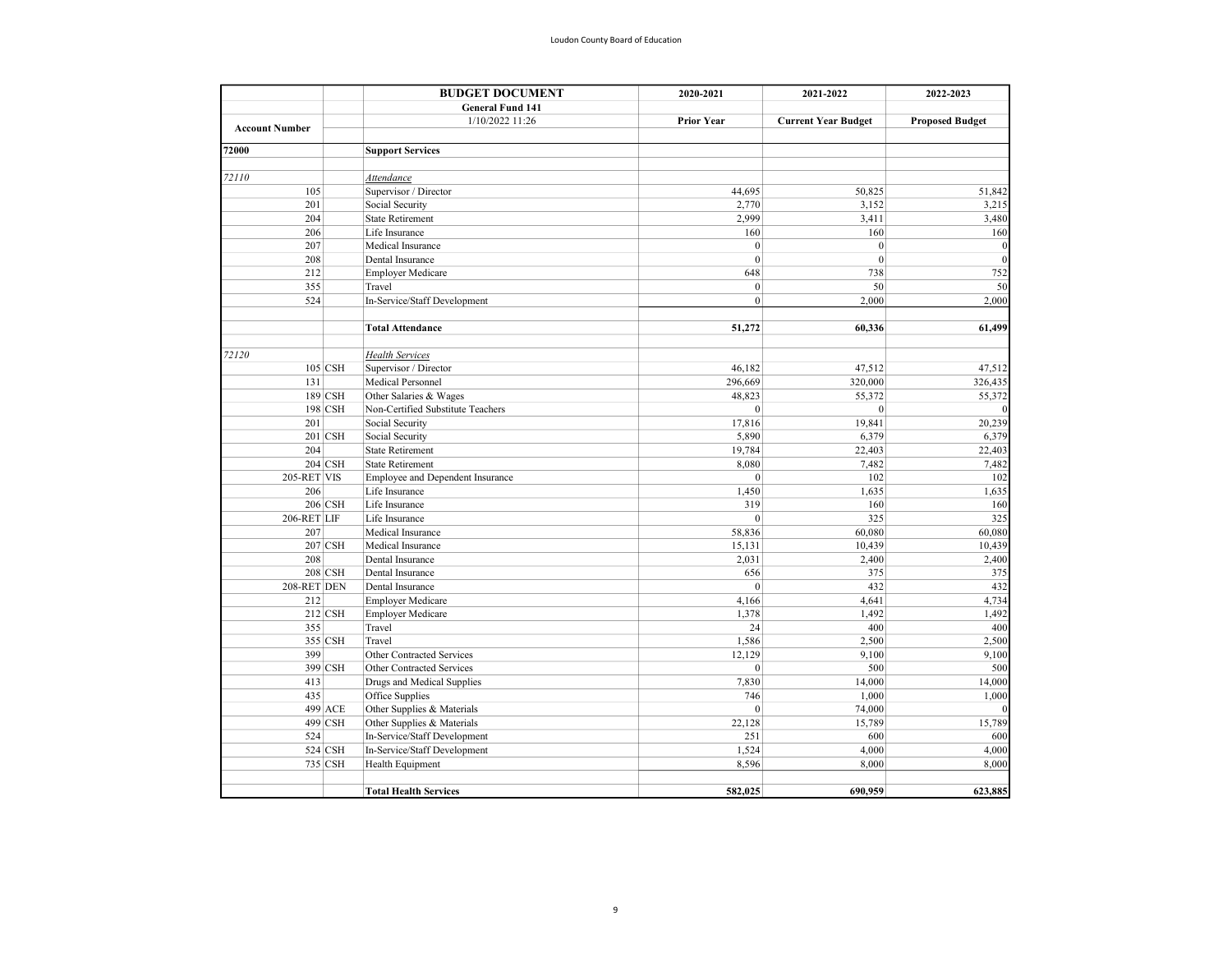|                       |                 | <b>BUDGET DOCUMENT</b>                     | 2020-2021         | 2021-2022                  | 2022-2023              |
|-----------------------|-----------------|--------------------------------------------|-------------------|----------------------------|------------------------|
|                       |                 | <b>General Fund 141</b>                    |                   |                            |                        |
| <b>Account Number</b> |                 | 1/10/2022 11:26                            | <b>Prior Year</b> | <b>Current Year Budget</b> | <b>Proposed Budget</b> |
| 72130                 |                 | Other Student Support                      |                   |                            |                        |
| 117                   |                 | Career Ladder Program                      | 1,000             | 1,000                      | 1,000                  |
| 123                   |                 | Guidance Personnel                         | 692,645           | 717,616                    | 742,901                |
|                       | $123$ BC        | Guidance Personnel - Bridge Camp           | 8,640             | $\theta$                   |                        |
|                       | $123$ SLC       | Guidance Personnel - Summer Learning Camps | 15,600            | $\mathbf{0}$               |                        |
|                       | 123 SMC         | Guidance Personnel - STREAM Mini Camps     | 7,080             | $\mathbf{0}$               |                        |
| 162                   |                 | Clerical Personnel                         | 154,970           | 157,910                    | 161,030                |
|                       | 189 FE          | Other Salaries & Wages                     | 4,420             | $\mathbf{0}$               |                        |
| 201                   |                 | Social Security                            | 49,413            | 54,344                     | 56,106                 |
|                       | $201$ BC        | Social Secuity - Bridge Camp               | 536               | $\mathbf{0}$               |                        |
|                       | 201 SLC         | Social Security - Summer Learning Camps    | 1,302             | $\mathbf{0}$               |                        |
|                       | 201 SMC         | Social Security - STREAM Mini Camps        | 439               | $\mathbf{0}$               |                        |
| 204                   |                 | <b>State Retirement</b>                    | 76,905            | 84,401                     | 87,427                 |
|                       | 204 BC          | State Retirement - Bridge Camp             | 887               | $\mathbf{0}$               |                        |
|                       | 204 SLC         | State Retirement - Summer Learning Camps   | 2.081             | $\mathbf{0}$               |                        |
|                       | $204$ SMC       | State Retirement - STREAM Mini Camps       | 700               | $\mathbf{0}$               |                        |
| 205-RET VIS           |                 | Employee and Dependent Insurance           | 240               | 102                        | 102                    |
| 206                   |                 | Life Insurance                             | 2,746             | 2,746                      | 2,746                  |
| 206-RET LIF           |                 | Life Insurance                             | $\theta$          | 480                        | 480                    |
| 207                   |                 | Medical Insurance                          | 169,817           | 158,310                    | 175,504                |
| 208                   |                 | Dental Insurance                           | 6,849             | 6,425                      | 6,425                  |
| 208-RET DEN           |                 | Dental Insurance                           | $\theta$          | 432                        | 432                    |
| 212                   |                 | <b>Employer Medicare</b>                   | 11,556            | 12,709                     | 13,122                 |
|                       | $212$ BC        | Employer Medicare - Bridge Camp            | 125               | $\mathbf{0}$               |                        |
| 212 FE                |                 | <b>Employer Medicare</b>                   | 64                | $\mathbf{0}$               |                        |
|                       | $212$ SLC       | Employer Medicare - Summer Learning Camps  | 305               | $\boldsymbol{0}$           |                        |
|                       | $212$ SMC       | Employer Medicare - STREAM Mini Camps      | 103               | $\theta$                   |                        |
|                       | 309 SAFE        | Contracts with Government Agencies         | 5,000             | 5,000                      |                        |
| 322                   |                 | <b>Evaluation and Testing</b>              | 2,618             | 20,000                     | 20,000                 |
| 355                   |                 | Travel                                     | $\mathbf{0}$      | 500                        | 500                    |
|                       | 399 SAFE        | Other Contracted Services                  | 13,852            | 10,460                     |                        |
|                       | 499 CTE         | Other Supplies & Materials                 | 12,118            | $\mathbf{0}$               |                        |
|                       | 499 FE          | Other Supplies & Materials                 | 3,440             | $\mathbf{0}$               |                        |
|                       | 499 SAFE        | Other Supplies & Materials                 | 1,000             | $\theta$                   |                        |
| 524                   |                 | In-Service/Staff Development               | 350               | 4,500                      | 4,500                  |
|                       | <b>790 SAFE</b> | Other Equipment - SAFE                     | 67,104            | 68,150                     |                        |
|                       | <b>790 STEM</b> | Other Equipment - STEM                     | 2,478             | $\theta$                   |                        |
|                       |                 | <b>Total Other Student Support</b>         | 1.316.383         | 1,305,085                  | 1,272,275              |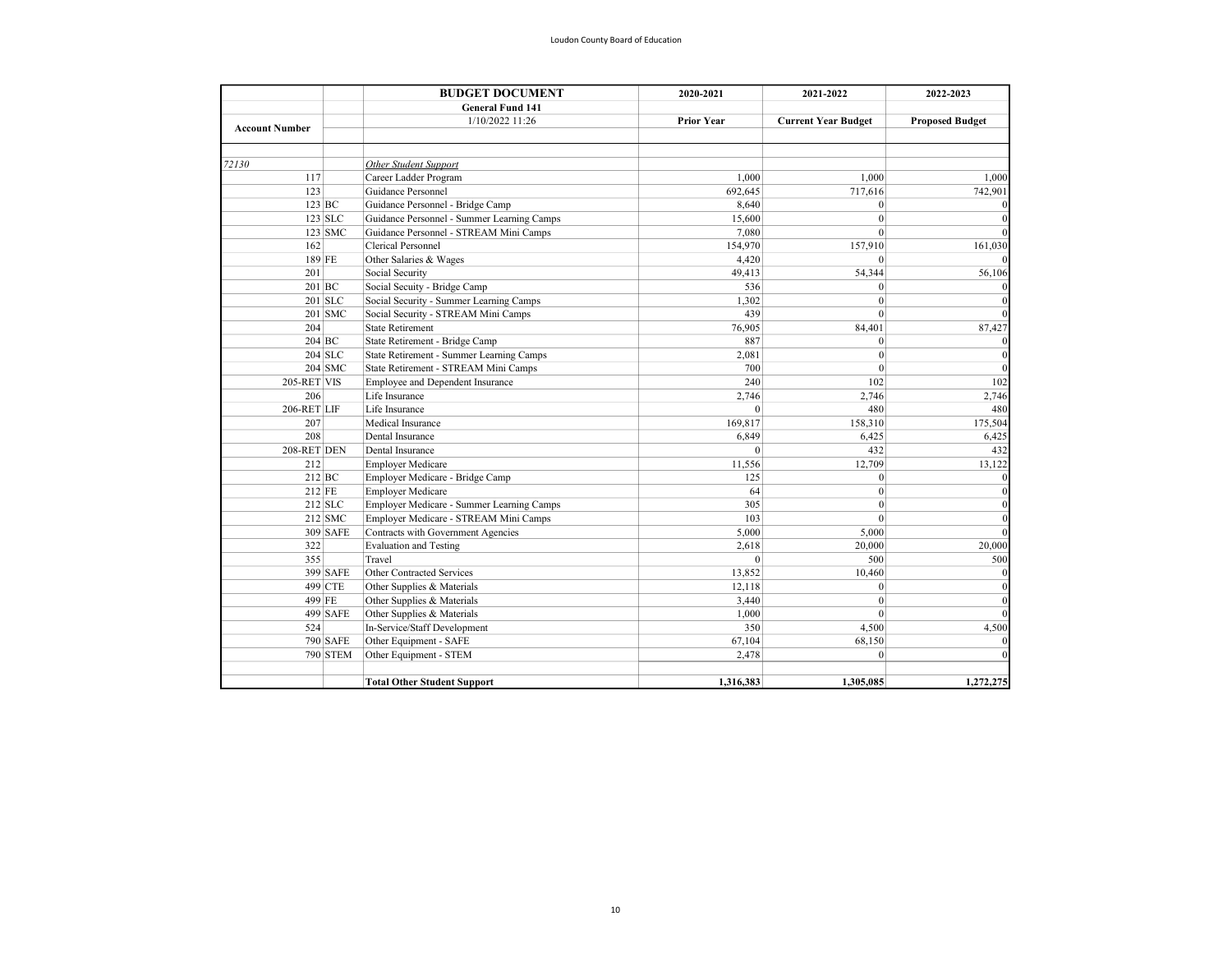|                       | <b>BUDGET DOCUMENT</b><br><b>General Fund 141</b>         | 2020-2021         | 2021-2022                  | 2022-2023              |  |
|-----------------------|-----------------------------------------------------------|-------------------|----------------------------|------------------------|--|
|                       |                                                           |                   |                            |                        |  |
| <b>Account Number</b> | 1/10/2022 11:26                                           | <b>Prior Year</b> | <b>Current Year Budget</b> | <b>Proposed Budget</b> |  |
|                       |                                                           |                   |                            |                        |  |
| 72210                 | <b>Regular Instruction Program</b>                        |                   |                            |                        |  |
| 105                   | Supervisor/Director                                       | 278.912           | 283.681                    | 392.328                |  |
| 117                   | Career Ladder Program                                     | 6,000             | 5,000                      | 6,000                  |  |
| 129                   | Librarians                                                | 508,116           | 507,631                    | 519,128                |  |
| 161                   | Secretary (s)                                             | 295,127           | 299,808                    | 307,808                |  |
| 201                   | Social Security                                           | 62,228            | 68,270                     | 75,966                 |  |
| 204                   | <b>State Retirement</b>                                   | 98.103            | 102,414                    | 115,152                |  |
| 205-RET-VIS           | Employee and Dependent Insurance                          | 471               | 465                        | 465                    |  |
| 206                   | Life Insurance                                            | 4,251             | 3,448                      | 3,448                  |  |
| 206-RET-LIF           | Life Insurance                                            | $\theta$          | 1,790                      | 1,790                  |  |
| 207                   | Medical Insurance                                         | 187,942           | 190,150                    | 197,962                |  |
| 207-RET-MED           | Medical Insurance                                         | $\Omega$          | 5,000                      | 5,000                  |  |
| 208                   | Dental Insurance                                          | 10,950            | 7,725                      | 7,725                  |  |
| 208-RET-DEN           | Dental Insurance                                          | $\theta$          | 3,610                      | 3,610                  |  |
| 212                   | <b>Employer Medicare</b>                                  | 14,997            | 15,966                     | 20,654                 |  |
| 355                   | Travel                                                    | 3,970             | 17,000                     | 17,000                 |  |
| 432-EES               | Library Books/Media - Eaton Elementary School             | 8,767             | 8,768                      | 8,768                  |  |
| 432-FLM               | Library Books/Media - Fort Loudoun Middle School          | 4,175             | 4,697                      | 4,697                  |  |
| 432-GBS               | Library Books/Media - Greenback School                    | 11,351            | 13,385                     | 13,385                 |  |
| 432-HPS               | Library Books/Media - Highland Park Elementary School     | 3,526             | 3,659                      | 3,659                  |  |
| 432-LES               | Library Books/Media - Loudon Elementary School            | 5.604             | 5.606                      | 5,606                  |  |
| 432-LHS               | Library Books/Media - Loudon High School                  | 9,315             | 9,536                      | 9,536                  |  |
| 432-NMS               | Library Books/Media - North Middle School                 | 7,695             | 4,489                      | 6,696                  |  |
| 432-PES               | Library Books/Media - Philadelphia Elementary School      | 2,638             | 1,137                      | 4,137                  |  |
| 432-SES               | Library Books/Media - Steekee Elementary School           | 3,500             | 2,635                      | 3,500                  |  |
| 524                   | In-Service/Staff Development                              | 1,282             | 12,000                     | 12,000                 |  |
| 524-EES               | In-Service/Staff Development - Eaton Elementary School    | 499               | 5,500                      | 5,500                  |  |
| 524-FLM               | In-Service/Staff Development - Fort Loudoun Middle School | 41                | 5,300                      | 5,300                  |  |
| 524-GBS               | In-Service/Staff Development - Greenback School           | 1,612             | 16,042                     | 13,300                 |  |
| 524-HPS               | In-Service/Staff Development - Highland Park Elem. School | $\mathbf{0}$      | 4,900                      | 4,900                  |  |
| 524-LES               | In-Service/Staff Development - Loudon Elementary School   | 1.672             | 5,000                      | 5,000                  |  |
| 524-LHS               | In-Service/Staff Development - Loudon High School         | 4,350             | 5,255                      | 5,255                  |  |
| 524-NMS               | In-Service/Staff Development - North Middle School        | 210               | 6,250                      | 6,750                  |  |
| 524-PES               | In-Service/Staff Development - Philadelphia Elem. School  | 110               | 6,400                      | 6,400                  |  |
| 524-SES               | In-Service/Staff Development - Steekee Elementary School  | 500               | 3,000                      | 4,000                  |  |
|                       | <b>Total Regular Instruction Program</b>                  | 1,537,914         | 1,635,517                  | 1,802,425              |  |
|                       |                                                           |                   |                            |                        |  |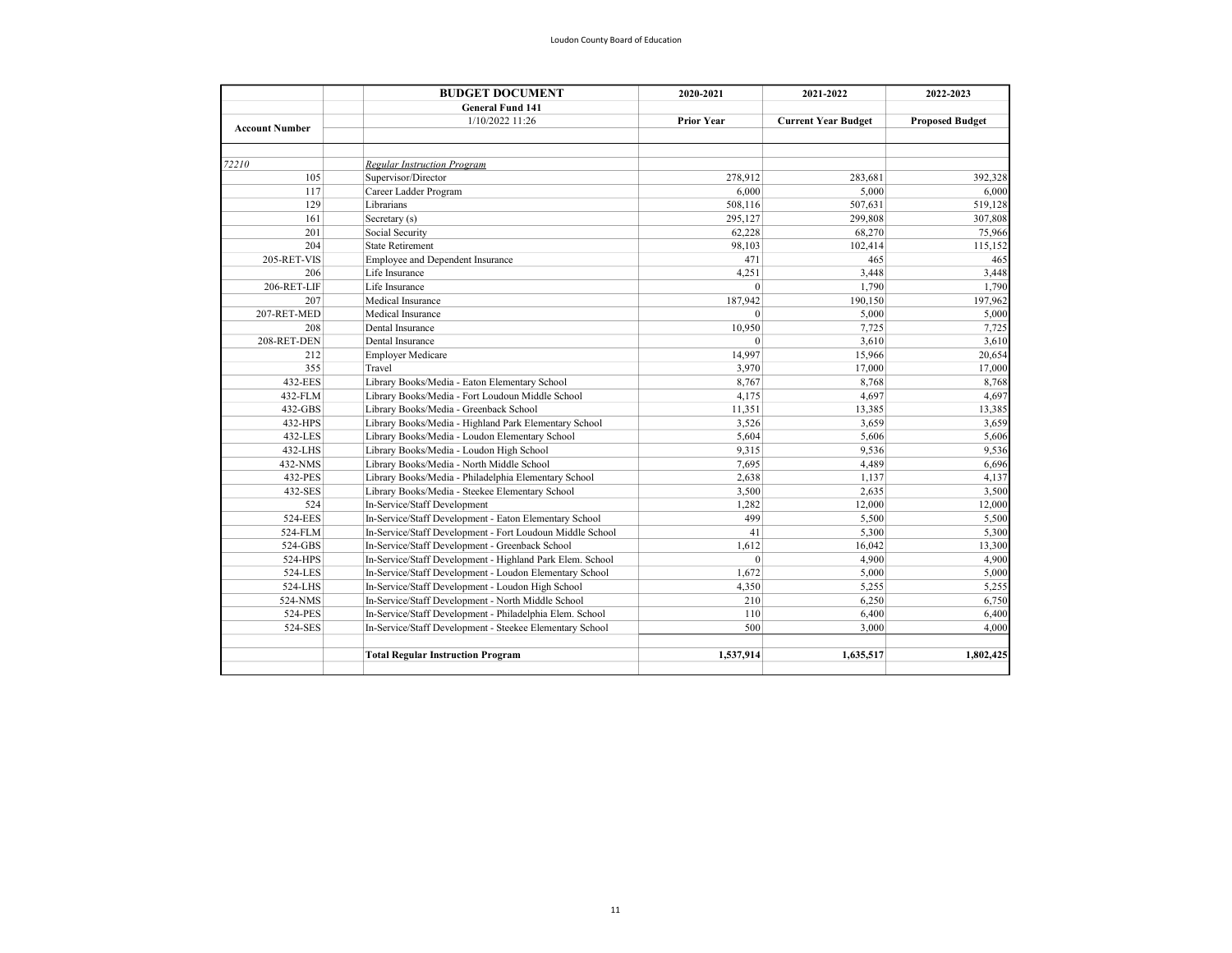|                       | <b>BUDGET DOCUMENT</b>                    | 2020-2021         | 2021-2022                  | 2022-2023              |  |
|-----------------------|-------------------------------------------|-------------------|----------------------------|------------------------|--|
|                       | <b>General Fund 141</b>                   |                   |                            |                        |  |
| <b>Account Number</b> | 1/10/2022 11:26                           | <b>Prior Year</b> | <b>Current Year Budget</b> | <b>Proposed Budget</b> |  |
|                       |                                           |                   |                            |                        |  |
| 72220                 | <b>Special Education Program</b>          |                   |                            |                        |  |
| 105                   | Supervisor/Director                       | 26,301            | 27,103                     | 27,125                 |  |
| 117                   | Career Ladder Program                     | 1.100             | 1,000                      | 1,000                  |  |
| 124                   | Psychological Personnel                   | 256,825           | 296,085                    | 296,085                |  |
| 171                   | Speech Pathologist                        | $\theta$          | $\Omega$                   |                        |  |
| 201                   | Social Security                           | 14,730            | 20,258                     | 20,258                 |  |
| 204                   | <b>State Retirement</b>                   | 24,561            | 33,556                     | 33,556                 |  |
| 205-RET-VIS           | Employee and Dependent Insurance          | 203               | 203                        | 203                    |  |
| 206                   | Life Insurance                            | 1,014             | 1,200                      | 1,200                  |  |
| 206-RET-LIF           | Life Insurance                            | $\theta$          | 385                        | 385                    |  |
| 207                   | Medical Insurance                         | 46,646            | 58,870                     | 58,870                 |  |
| 207-RET-MED           | Medical Insurance                         | $\Omega$          | 3,900                      | 3,900                  |  |
| 208                   | Dental Insurance                          | 2,351             | 2,625                      | 2,625                  |  |
| 208-RET-DEN           | Dental Insurance                          | $\theta$          | 863                        | 863                    |  |
| 212                   | <b>Employer Medicare</b>                  | 3,900             | 4,738                      | 4,738                  |  |
| 355                   | Travel                                    | 3,176             | 21,650                     | 21,650                 |  |
| 399                   | Other Contracted Services                 | 83,141            | 181,250                    | 181,250                |  |
|                       | <b>Total Special Education Program</b>    | 463,948           | 653.686                    | 653,708                |  |
|                       |                                           |                   |                            |                        |  |
| 72230<br>105          | <b>Vocational Education Program</b>       |                   |                            |                        |  |
| 162                   | Supervisor/Director<br>Clerical Personnel | 79.655            | 80,743                     | 82,159                 |  |
|                       |                                           | 41,907            | 37,596                     | 37,979                 |  |
| 201<br>204            | Social Security                           | 7,443             | 7,585                      | 7,450                  |  |
| 205-RET-VIS           | <b>State Retirement</b>                   | 10,993<br>102     | 11,082<br>102              | 11,011                 |  |
|                       | Employee and Dependent Insurance          |                   |                            | 102                    |  |
| 206                   | Life Insurance<br>Life Insurance          | 562<br>$\theta$   | 360<br>300                 | 360                    |  |
| 206-RET-LIF           |                                           |                   |                            | 300                    |  |
| 207                   | Medical Insurance                         | 15,230            | 16,930                     | 16,930                 |  |
| 208                   | Dental Insurance                          | 1,176             | 845                        | 845                    |  |
| 208-RET-DEN           | Dental Insurance                          | $\theta$          | 440                        | 440                    |  |
| 212                   | <b>Employer Medicare</b>                  | 1,741             | 1,774                      | 1,752                  |  |
| 355                   | Travel                                    | 239               | 2,000                      | 2,000                  |  |
| 399                   | Other Contracted Services                 | 498               | 500                        | 500                    |  |
| 524                   | In-Service/Staff Development              | 206               | 3,000                      | 3,000                  |  |
|                       | <b>Total Vocational Education Program</b> | 159,752           | 163,257                    | 164,828                |  |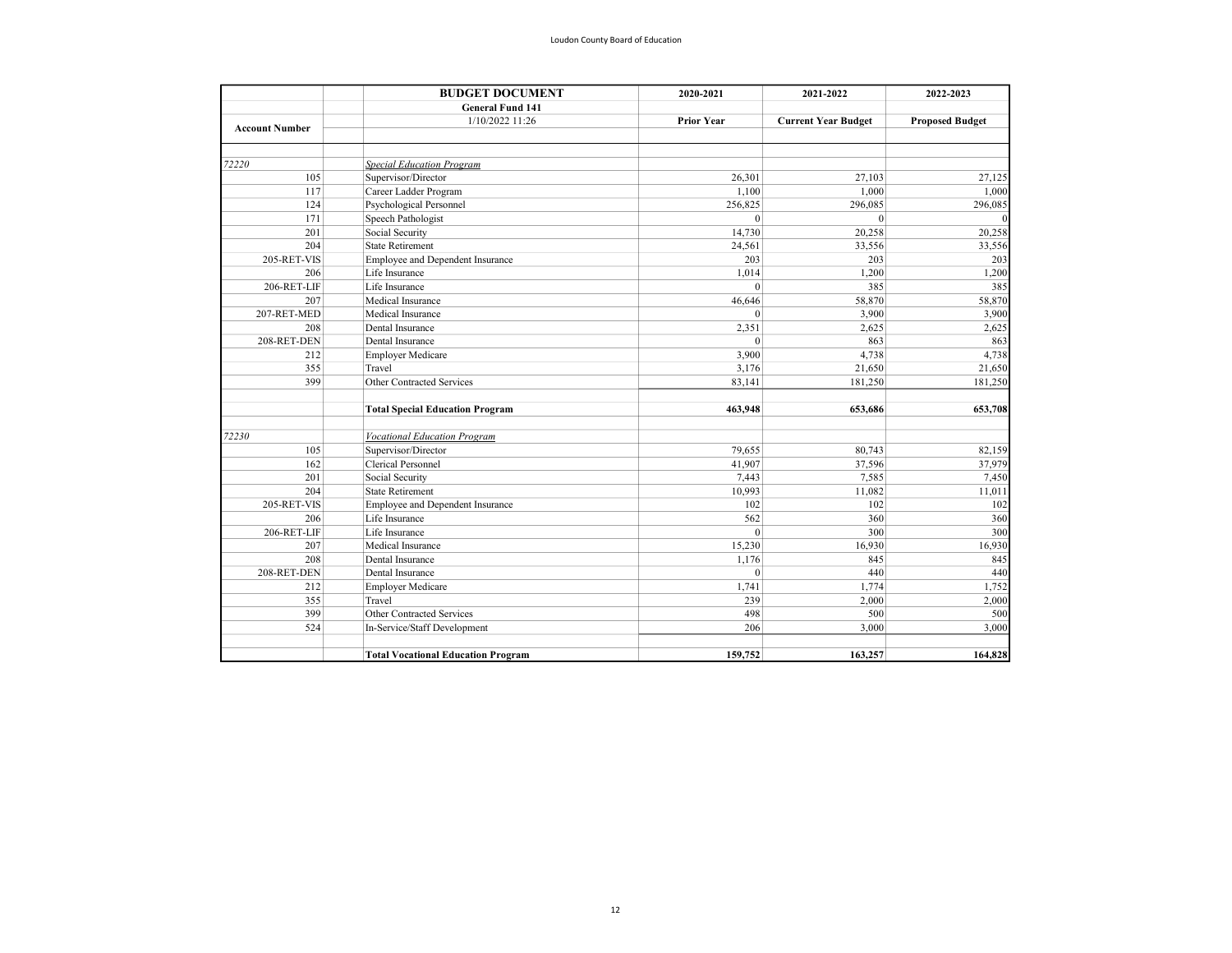| <b>BUDGET DOCUMENT</b>       | 2020-2021                            | 2021-2022                  | 2022-2023              |
|------------------------------|--------------------------------------|----------------------------|------------------------|
| <b>General Fund 141</b>      |                                      |                            |                        |
| 1/10/2022 11:26              | <b>Prior Year</b>                    | <b>Current Year Budget</b> | <b>Proposed Budget</b> |
|                              |                                      |                            |                        |
| Technology                   |                                      |                            |                        |
| Supervisor/Director          | 49,785                               | 51,385                     | 51,385                 |
| Career Ladder Program        | 1,000                                | 1,000                      | 1,000                  |
| <b>Computer Programmers</b>  | 254,149                              | 263,170                    | 316,350                |
| Social Security              | 17,763                               | 19,564                     | 22,860                 |
| <b>State Retirement</b>      | 22,513                               | 23,039                     | 26,620                 |
| Life Insurance               | 878                                  | 961                        | 1,120                  |
| Medical Insurance            | 46,412                               | 53,143                     | 61,000                 |
| Dental Insurance             | 2.031                                | 2,250                      | 2,360                  |
| <b>Employer Medicare</b>     | 4,154                                | 4,575                      | 5,350                  |
| <b>Internet Connectivity</b> | 106,424                              | 108,000                    | 108,000                |
| Travel                       | 5,505                                | 8,000                      | 8,000                  |
| Other Contracted Services    | 4,828                                | 9,400                      | 9,400                  |
| Software                     | 114,343                              | 131,837                    | 131,837                |
| Other Supplies & Materials   | 3.992                                | 4.000                      | 4,000                  |
| In-Service/Staff Development | 644                                  | 12,430                     | 12,430                 |
| Other Equipment              | 168,110                              | 168,854                    | 165,000                |
| Other Equipment              | 5,990                                | $\mathbf{0}$               |                        |
|                              |                                      |                            |                        |
|                              |                                      |                            | 926,712                |
|                              | Total Central & Other Transportation | 808,521                    | 861,608                |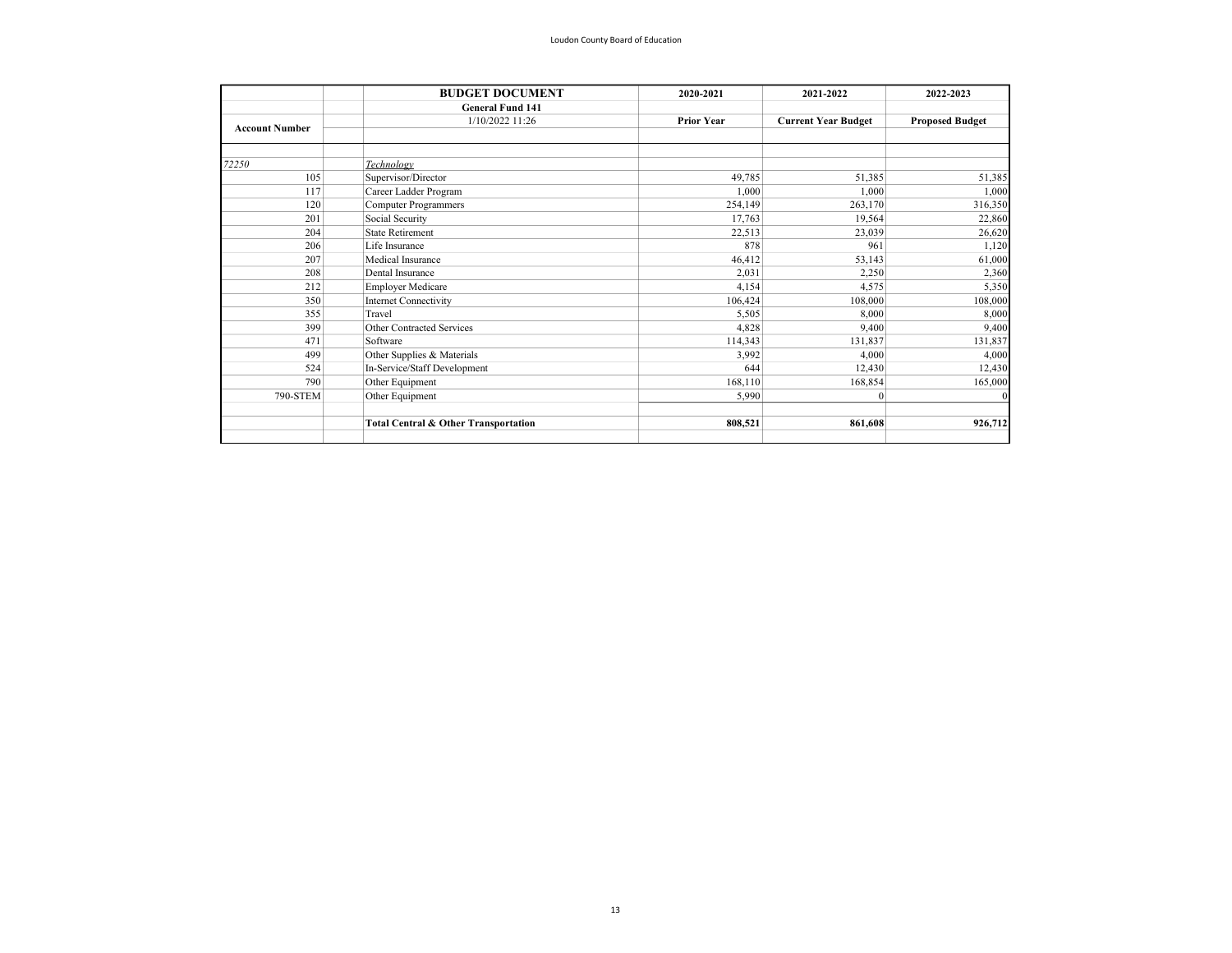|                       | <b>BUDGET DOCUMENT</b>            | 2020-2021         | 2021-2022                  | 2022-2023              |
|-----------------------|-----------------------------------|-------------------|----------------------------|------------------------|
|                       | <b>General Fund 141</b>           |                   |                            |                        |
| <b>Account Number</b> | 1/10/2022 11:26                   | <b>Prior Year</b> | <b>Current Year Budget</b> | <b>Proposed Budget</b> |
| 72290                 | Other Programs                    |                   |                            |                        |
| 215                   | On-Behalf Payments to OPEB        | $\mathbf{0}$      | $\boldsymbol{0}$           |                        |
|                       |                                   | $\bf{0}$          | $\mathbf{0}$               |                        |
| 72310                 | <b>Board of Education</b>         |                   |                            |                        |
| 191                   | Board and Committee Members Fees  | 40,300            | 40,300                     | 40,300                 |
| 201                   | Social Security                   | 2,447             | 2,499                      | 2,499                  |
| 204                   | <b>State Retirement</b>           | 1.318             | 1,600                      | 1,600                  |
| 206                   | Life Insurance                    | 1,573             | 1,600                      | 1,600                  |
| 208                   | Dental Insurance                  | 2,562             | 2,650                      | 2,650                  |
| 212                   | <b>Employer Medicare</b>          | 572               | 585                        | 585                    |
| 304                   | Architects                        | $\theta$          | 50,000                     |                        |
| 305                   | <b>Audit Services</b>             | 12,000            | 12,300                     | 12,300                 |
| 331                   | Legal Services                    | 28,822            | 37,000                     | 37,000                 |
| 355                   | Travel                            | 758               | 4,000                      | 4,000                  |
| 506                   | Liability Insurance               | 14,455            | 12,737                     | 29,149                 |
| 508                   | Premium on Corporate Surety Bonds | 700               | 400                        | 400                    |
| 509                   | Refunds                           | $\theta$          | 15,000                     | 15,000                 |
| 510                   | Trustee's Commission              | 308,619           | 300,000                    | 320,000                |
| 513                   | Workman's Compensation Insurance  | 169,979           | 164,957                    | 203,496                |
| 524                   | In-Service/Staff Development      | 1,202             | 25,000                     | 25,000                 |
| 599                   | Other Charges                     | $\theta$          | $\Omega$                   |                        |
|                       | <b>Total Board of Education</b>   | 585,307           | 670,628                    | 695,579                |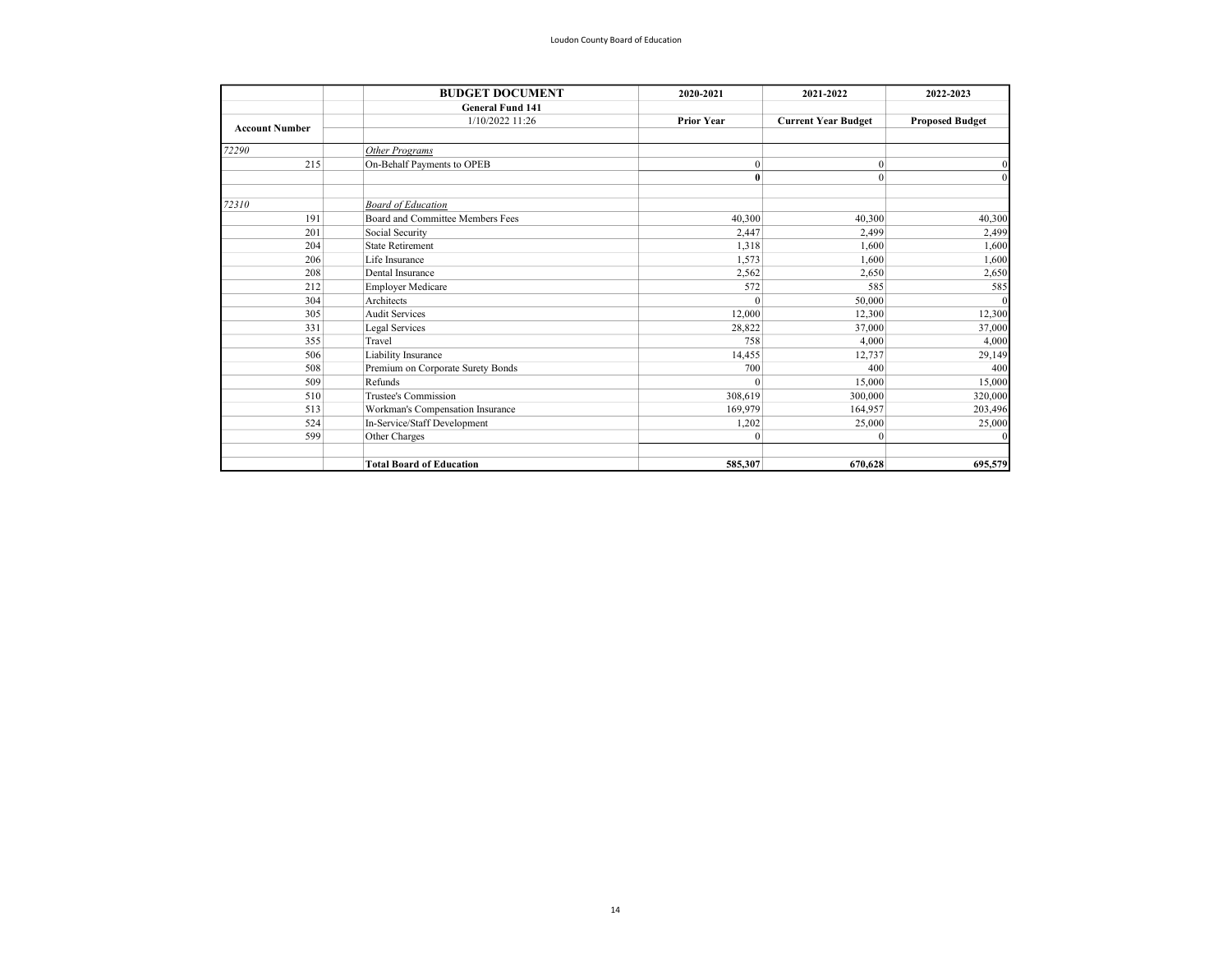|                       | <b>BUDGET DOCUMENT</b>                    | 2020-2021         | 2021-2022                  | 2022-2023              |
|-----------------------|-------------------------------------------|-------------------|----------------------------|------------------------|
|                       | <b>General Fund 141</b>                   |                   |                            |                        |
| <b>Account Number</b> | 1/10/2022 11:26                           | <b>Prior Year</b> | <b>Current Year Budget</b> | <b>Proposed Budget</b> |
|                       |                                           |                   |                            |                        |
|                       |                                           |                   |                            |                        |
| 72320                 | Office of the Superintendent              |                   |                            |                        |
| 101                   | County Official/Administrative Office     | 253,504           | 253,600                    | 128,500                |
| 117                   | Career Ladder Program                     | 1,000             | 1,000                      | 1,000                  |
| 161                   | Secretary (s)                             | 46,483            | 47,060                     | 48,002                 |
| 189                   | Other Salaries & Wages                    | 7,200             | 7,200                      | 7,200                  |
| 201                   | Social Security                           | 17,363            | 17,823                     | 11,452                 |
| 204                   | <b>State Retirement</b>                   | 17,158            | 18,391                     | 17,302                 |
| 205-RET-VIS           | Employee and Dependent Insurance          | $\theta$          | $\Omega$                   |                        |
| 206                   | Life Insurance                            | 319               | 350                        | 350                    |
| 206-RET-LIF           | Life Insurance                            | $\theta$          | $\theta$                   |                        |
| 207                   | Medical Insurance                         | 24.897            | 31,767                     | 31,767                 |
| 208                   | Dental Insurance                          | 1,176             | 1,354                      | 1,354                  |
| 208-RET-DEN           | Dental Insurance                          | $\Omega$          | $\Omega$                   |                        |
| 212                   | <b>Employer Medicare</b>                  | 4.061             | 4,131                      | 2,680                  |
| 302                   | Advertising                               | 508               | 1,000                      | 1,000                  |
| 307                   | Communication                             | 41,429            | 52,000                     | 52,000                 |
| 320                   | Dues & Memberships                        | 14,501            | 15,000                     | 17,000                 |
| 348                   | Postal Charges                            | 2,493             | 2,500                      | 2,500                  |
| 355                   | Travel                                    | 10                | 500                        | 500                    |
| 399                   | Other Contracted Services                 | 19,310            | 40,000                     | 38,000                 |
| 435                   | Office Supplies                           | 4,653             | 8,000                      | 8,000                  |
| 524                   | In-Service/Staff Development              | 569               | 6,300                      | 6,300                  |
| 599                   | Other Charges                             | 5,686             | 3,500                      | 3,500                  |
|                       |                                           |                   |                            |                        |
|                       | <b>Total Office of the Superintendent</b> | 462.320           | 511,476                    | 378,407                |
|                       |                                           |                   |                            |                        |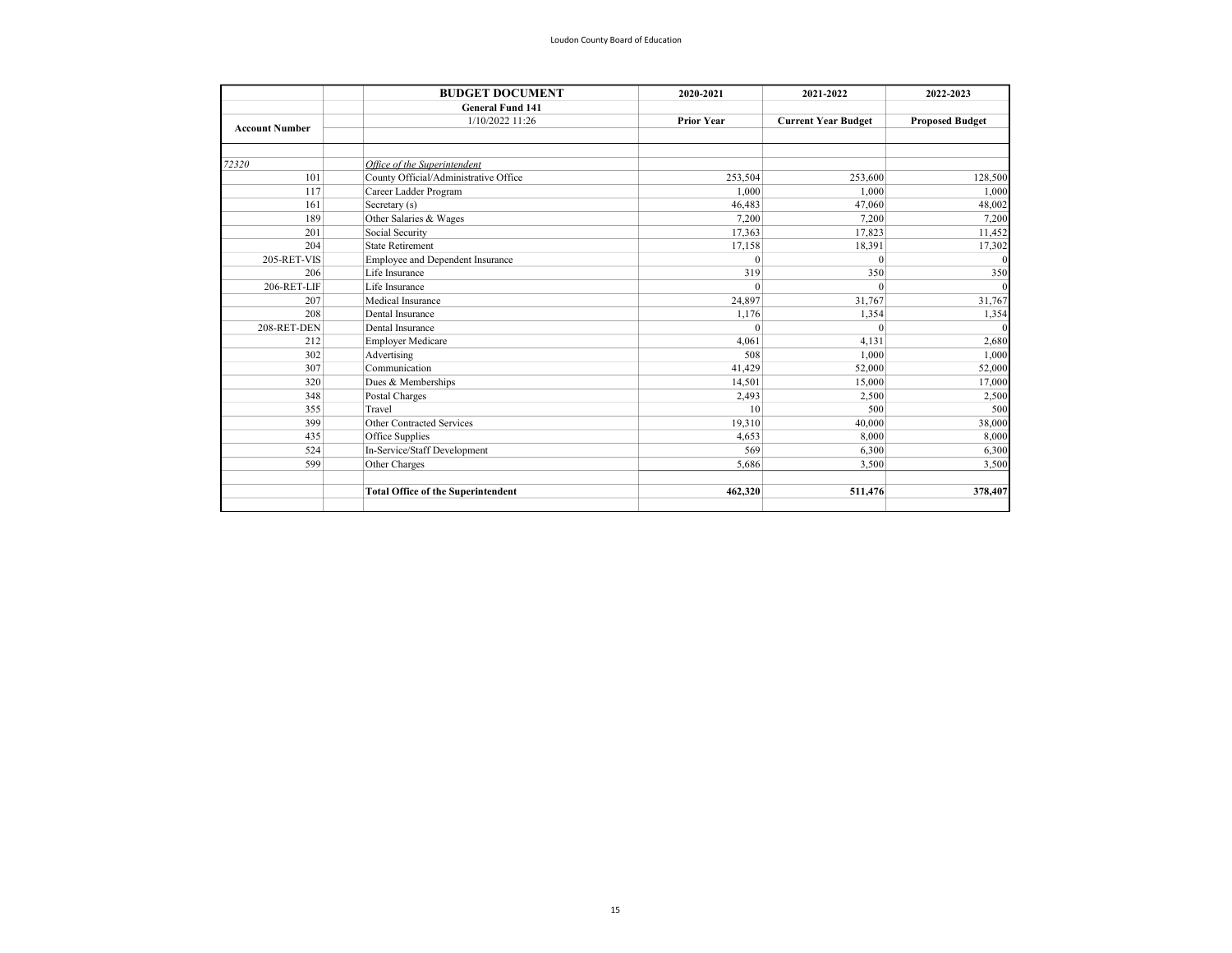| <b>BUDGET DOCUMENT</b>                 | 2020-2021                                                      | 2021-2022                  | 2022-2023                |
|----------------------------------------|----------------------------------------------------------------|----------------------------|--------------------------|
| <b>General Fund 141</b>                |                                                                |                            |                          |
| 1/10/2022 11:26                        | <b>Prior Year</b>                                              | <b>Current Year Budget</b> | <b>Proposed Budget</b>   |
| Office of the Principal                |                                                                |                            |                          |
| Principals                             | 832,284                                                        | 850,135                    | 869,796                  |
| Career Ladder Program                  | 2,000                                                          | 6,000                      | 4,000                    |
| Social Security                        | 50,258                                                         | 53,081                     | 54,175                   |
| <b>State Retirement</b>                | 85,681                                                         | 87,932                     | 90,001                   |
| Employee and Dependent Insurance       | $\Omega$                                                       | 182                        | 182                      |
| Life Insurance                         | 2,098                                                          | 1,450                      | 1,450                    |
| Life Insurance                         | $\theta$                                                       | 2,000                      | 2,000                    |
| Medical Insurance                      | 118,944                                                        | 116,550                    | 116,550                  |
| Medical Insurance                      | $\mathbf{0}$                                                   | 4,350                      | 4,350                    |
| Dental Insurance                       |                                                                | 4,630                      | 4,630<br>3,400<br>12,670 |
| 208-RET-DEN<br>Dental Insurance<br>212 | $\theta$                                                       | 3,400                      |                          |
|                                        | 11,801                                                         |                            |                          |
| Communication                          | 102,144                                                        | 90,000                     | 115,000                  |
|                                        | 4,524                                                          | 5,000                      | 5,000                    |
| Travel                                 | 11,498                                                         | 10,000                     | 10,000                   |
| In-Service/Staff Development           | $\theta$                                                       | 3,000                      | 3,000                    |
| Other Charges                          | 5.000                                                          | $\Omega$                   |                          |
| <b>Total Office of the Principal</b>   | 1,232,762                                                      | 1,250,125                  | 1,296,204                |
| <b>Fiscal Services</b>                 |                                                                |                            |                          |
|                                        | 68,621                                                         | 69,473                     | 70,863                   |
| Social Security                        | 3,963                                                          | 4,308                      | 4,394                    |
| <b>State Retirement</b>                | 4.604                                                          | 4,663                      | 4,755                    |
| Life Insurance                         | 200                                                            | 165                        | 165                      |
| Life Insurance                         | $\theta$                                                       | 86                         | 86                       |
| Medical Insurance                      | 7,108                                                          | 7,180                      | 7,284                    |
| Dental Insurance                       | 375                                                            | 375                        | 375                      |
| <b>Employer Medicare</b>               | 927                                                            | 1,009                      | 1,028                    |
| Travel                                 | $\theta$                                                       | 200                        | 200                      |
| In-Service/Staff Development           | 100                                                            | 1,800                      | 1,800                    |
| <b>Total Fiscal Services</b>           | 85,898                                                         | 89,259                     | 90,950                   |
|                                        | <b>Employer Medicare</b><br>Postage<br>Accountants/Bookkeepers | 6,530                      | 12,415                   |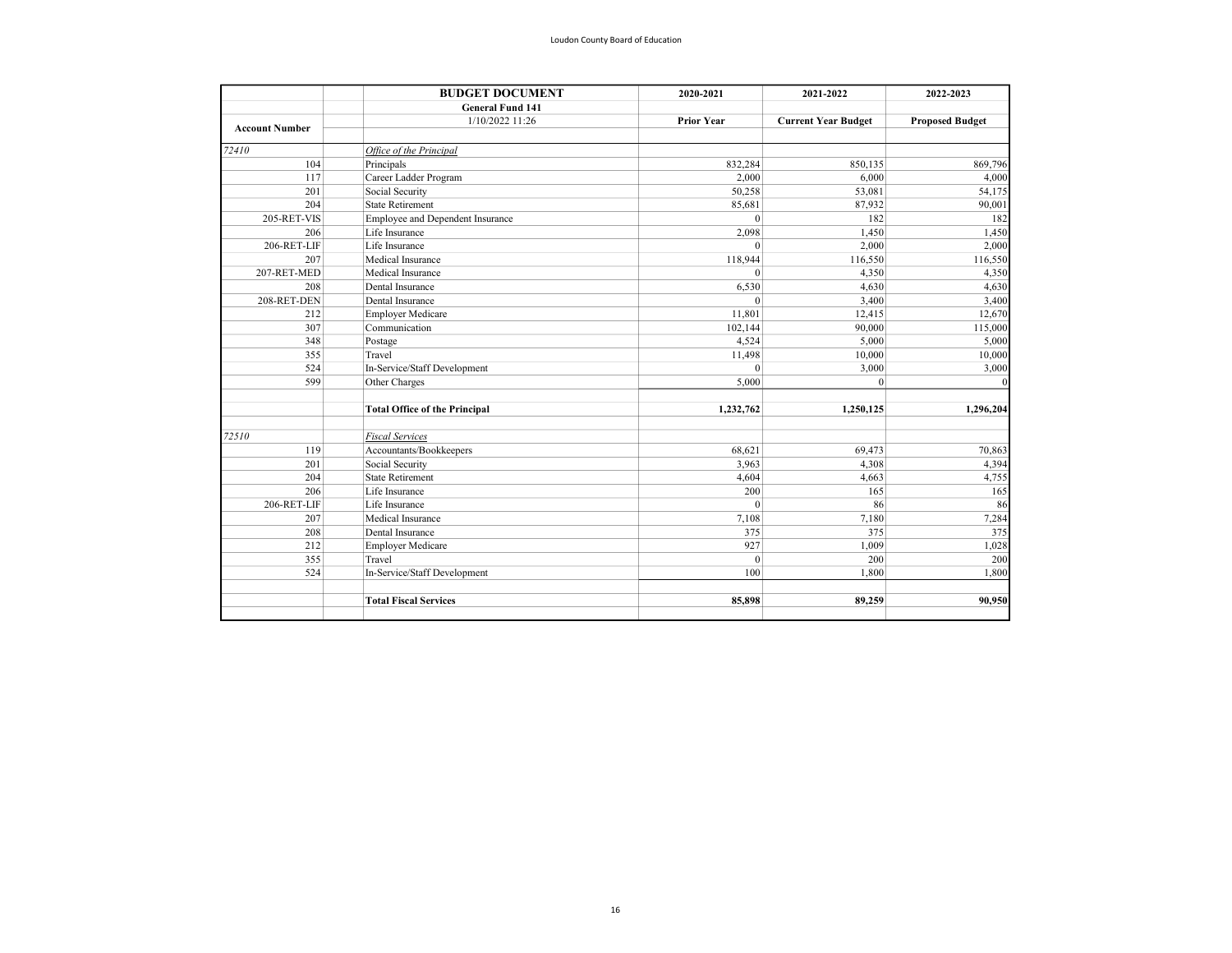|                       | <b>BUDGET DOCUMENT</b>                                     | 2020-2021                      | 2021-2022                   | 2022-2023                   |
|-----------------------|------------------------------------------------------------|--------------------------------|-----------------------------|-----------------------------|
|                       | <b>General Fund 141</b>                                    |                                |                             |                             |
| <b>Account Number</b> | 1/10/2022 11:26                                            | <b>Prior Year</b>              | <b>Current Year Budget</b>  | <b>Proposed Budget</b>      |
| 72610                 | Operation of Plant                                         |                                |                             |                             |
| 166                   | <b>Custodial Personnel</b>                                 | 139,002                        | 181.522                     | 185,153                     |
| 201                   | Social Security                                            | 8.061                          | 11,254                      | 11,480                      |
| 204                   | <b>State Retirement</b>                                    | 9,323                          | 12,180                      | 12,424                      |
| 205-RET-VIS           | Employee and Dependent Insurance                           | 203                            | 275                         | 275                         |
| 206                   | Life Insurance                                             | 1.038                          | 960                         | 960                         |
| 206-RET-LIF           | Life Insurance                                             | $\theta$                       | 840                         | 840                         |
| 207                   | Medical Insurance                                          | 55,358                         | 57,551                      | 57,551                      |
| 208                   | Dental Insurance                                           | 3,543                          | 2.255                       | 2,255                       |
| 208-RET-DEN           | Dental Insurance                                           | $\Omega$<br>1,888<br>1,212,430 | 2,102<br>2,632<br>1,315,000 | 2,102<br>2,685<br>1,315,000 |
| 212                   | <b>Employer Medicare</b>                                   |                                |                             |                             |
| 399                   | Other Contracted Services                                  |                                |                             |                             |
| 399-FLM               | Other Contracted Services- Fort Loudoun Middle School      | 2,500                          | 2,500                       | 2,500                       |
| 399-GBS               | Other Contracted Services - Greenback School               | 12.500                         | 12.500                      | 12,500                      |
| 399-LHS               | Other Contracted Services - Loudon High School             | 10,000                         | 10,000                      | 10,000                      |
| 399-NMS               | Other Contracted Services - North Middle School            | 2,500                          | 2,500                       | 2,500                       |
| 399-PES               | Other Contracted Services - Philadelphia Elementary School | 900                            | 2,500                       | 2,500                       |
| 415                   | Electricity                                                | 1.098.005                      | 1,113,118                   | 1,113,118                   |
| 425                   | Gasoline                                                   | 446                            | 1.000                       | 1,000<br>100,463            |
| 434                   | Natural Gas                                                | 111,512                        | 100,463                     |                             |
| 454                   | Water and Sewer                                            | 135,714                        | 154,183                     | 154,183                     |
| 502                   | Building and Contents Insurance                            | 371,205                        | 392,260                     | 392,260                     |
| 599                   | Other Charges                                              | $\mathbf{0}$                   | $\mathbf{0}$                |                             |
| 790                   | Other Equipment                                            | $\theta$                       | $\theta$                    |                             |
|                       | <b>Total Operation of Plant</b>                            | 3.176.128                      | 3,377,595                   | 3,381,749                   |
|                       |                                                            |                                |                             |                             |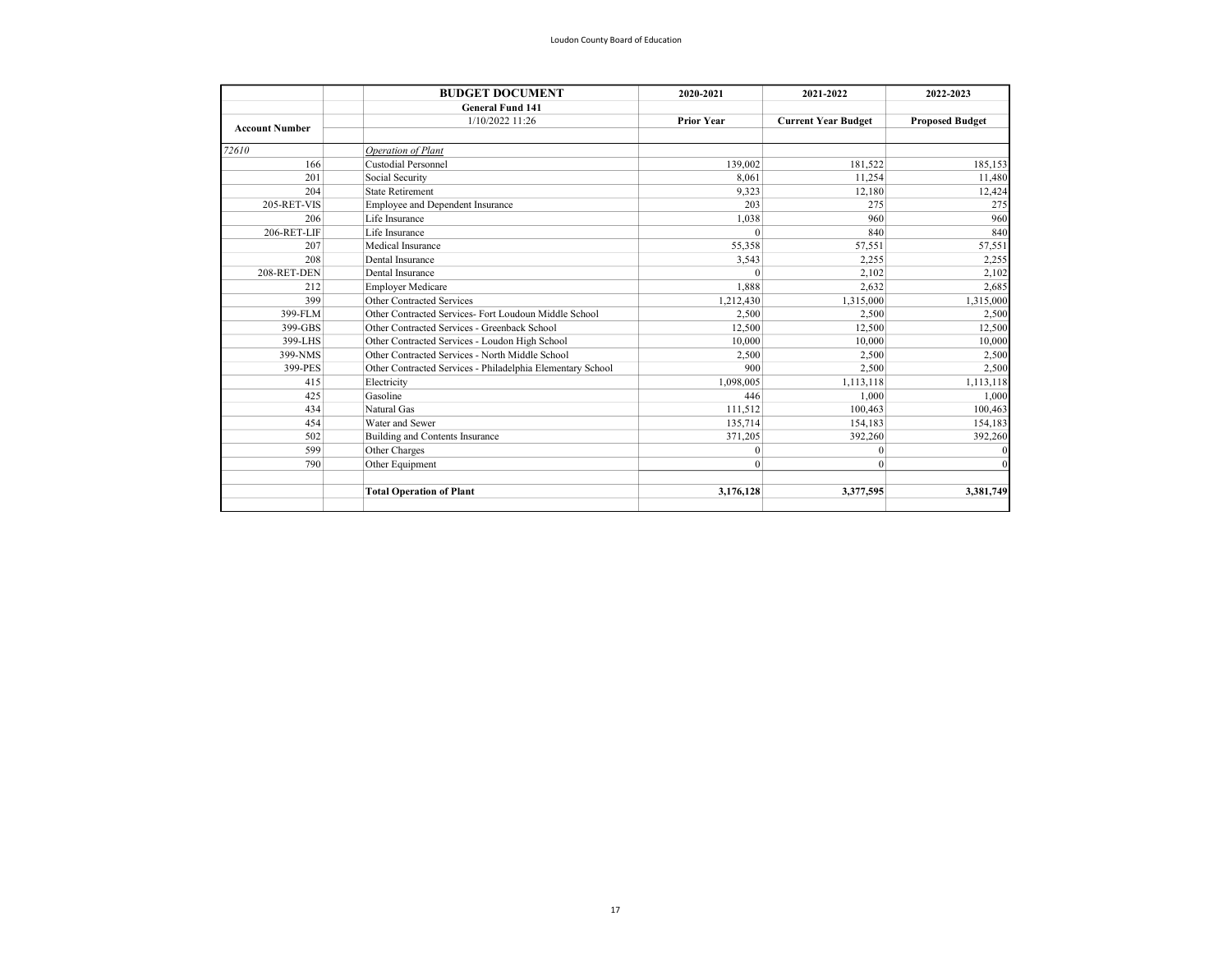|                        | <b>BUDGET DOCUMENT</b>                             | 2020-2021         | 2021-2022                  | 2022-2023              |
|------------------------|----------------------------------------------------|-------------------|----------------------------|------------------------|
|                        | <b>General Fund 141</b>                            |                   |                            |                        |
|                        | 1/10/2022 11:26                                    | <b>Prior Year</b> | <b>Current Year Budget</b> | <b>Proposed Budget</b> |
| <b>Account Number</b>  |                                                    |                   |                            |                        |
| 72620                  | Maintenance of Plant                               |                   |                            |                        |
| 335                    | Maintenance and Repair Services-Building           | 252,672           | 275,000                    | 275,000                |
| 335 INS                | Maintenance and Repair Services-Building           | $\mathbf{0}$      | $\mathbf{0}$               |                        |
| 335 PES                | Maintenance and Repair Services-Building           | $\boldsymbol{0}$  | $\mathbf{0}$               | $\Omega$               |
|                        | 335 TNRMT Maintenance and Repair Services-Building | $\mathbf{0}$      | $\mathbf{0}$               | $\Omega$               |
|                        |                                                    |                   |                            |                        |
|                        | <b>Total Maintenance of Plant</b>                  | 252,672           | 275,000                    | 275,000                |
|                        |                                                    |                   |                            |                        |
| 72710                  | <b>Transportation</b>                              |                   |                            |                        |
| 105                    | Supervisor/Director                                | 57,328            | 58,040                     | 59,201                 |
| 189                    | Other Salaries & Wages                             | $\mathbf{0}$      | 420                        |                        |
| 201                    | Social Security                                    | 3,177             | 3,600                      | 3,671                  |
| 204                    | <b>State Retirement</b>                            | 3,847             | 3,937                      | 3,973                  |
| 206                    | Life Insurance                                     | 160               | 160                        | 160                    |
| 207                    | Medical Insurance                                  | 9,945             | 10,100                     | 10,100                 |
| 208                    | Dental Insurance                                   | 375               | 375                        | 375                    |
| 212                    | <b>Employer Medicare</b>                           | 743               | 944                        | 860                    |
| 313                    | <b>Contracts with Parents</b>                      | 188               | 4,070                      | 4,070                  |
| 315                    | Contracts with Vehicle Owners                      | 1,706,206         | 1,835,000                  | 1,976,956              |
| 315 LC                 | Contracts with Vehicle Owners - Learning Camps     | 115,334           | $\boldsymbol{0}$           |                        |
| 327                    | Freight Expense                                    | $\boldsymbol{0}$  | 100                        | 100                    |
| 336                    | Maintenance and Repair Services - Equipment        | 1,700             | 6,243                      | 6,243                  |
| 340                    | Medical and Dental Services<br>Postage             | 1,775             | 3,000<br>100               | 3,000<br>100           |
| 348                    |                                                    | $\boldsymbol{0}$  |                            |                        |
| 355                    | Travel                                             | 41                | 1,750                      | 1,750                  |
| 399                    | Other Contracted Services                          | 1,366             | 5,997                      | 6,000                  |
| 435                    | Office Supplies                                    | 1,999             | 2,000                      | 2,000                  |
| 524                    | In-Service/Staff Development                       | 1,766             | 5,000                      | 5,000                  |
| 599                    | Other Charges                                      | 2,137             | 5,985                      | 5,985                  |
| 790                    | Other Equipment                                    | 3,585             | 749                        | 4,000                  |
|                        |                                                    |                   |                            |                        |
|                        | <b>Total Transportation</b>                        | 1,911,672         | 1,947,570                  | 2,093,544              |
| 72901                  | <b>Education COVID-19</b>                          |                   |                            |                        |
| 72901                  | <b>Support Services</b>                            |                   |                            |                        |
| 116                    | Teachers                                           | 200,111           | 203,600                    | $\mathbf{0}$           |
| 201                    | Social Security                                    | 12,264            | 12,590                     | $\bf{0}$               |
| 204                    | <b>State Retirement</b>                            | 17,965            | 20,860                     | $\mathbf{0}$           |
| 206                    | Life Insurance                                     | $\overline{4}$    | $\boldsymbol{0}$           | $\mathbf{0}$           |
| 207                    | Medical Insurance                                  | 209               | $\boldsymbol{0}$           | $\mathbf{0}$           |
| 208                    | Dental Insurance                                   | 10                | $\mathbf{0}$               | $\mathbf{0}$           |
| 212                    | <b>Employer Medicare</b>                           | 2,868             | 2,950                      | $\Omega$               |
| 399                    | Other Contracted Services                          | 2,108             | $\mathbf{0}$               | $\theta$               |
| 499                    | Other Supplies & Materials                         | 29,362            | $\mathbf{0}$               | 50,000                 |
| 790                    | Other Equipment                                    | 191,221           | 60,000                     |                        |
|                        |                                                    |                   |                            |                        |
|                        | <b>Total COVID-19</b>                              | 456,122           | 300,000                    | 50,000                 |
|                        | <b>Total Support Services</b>                      | 13,082,696        | 13,792,101                 | 13,766,765             |
|                        |                                                    |                   |                            |                        |
| <b>Total Education</b> |                                                    | 40,781,813        | 41,920,922                 | 42,701,211             |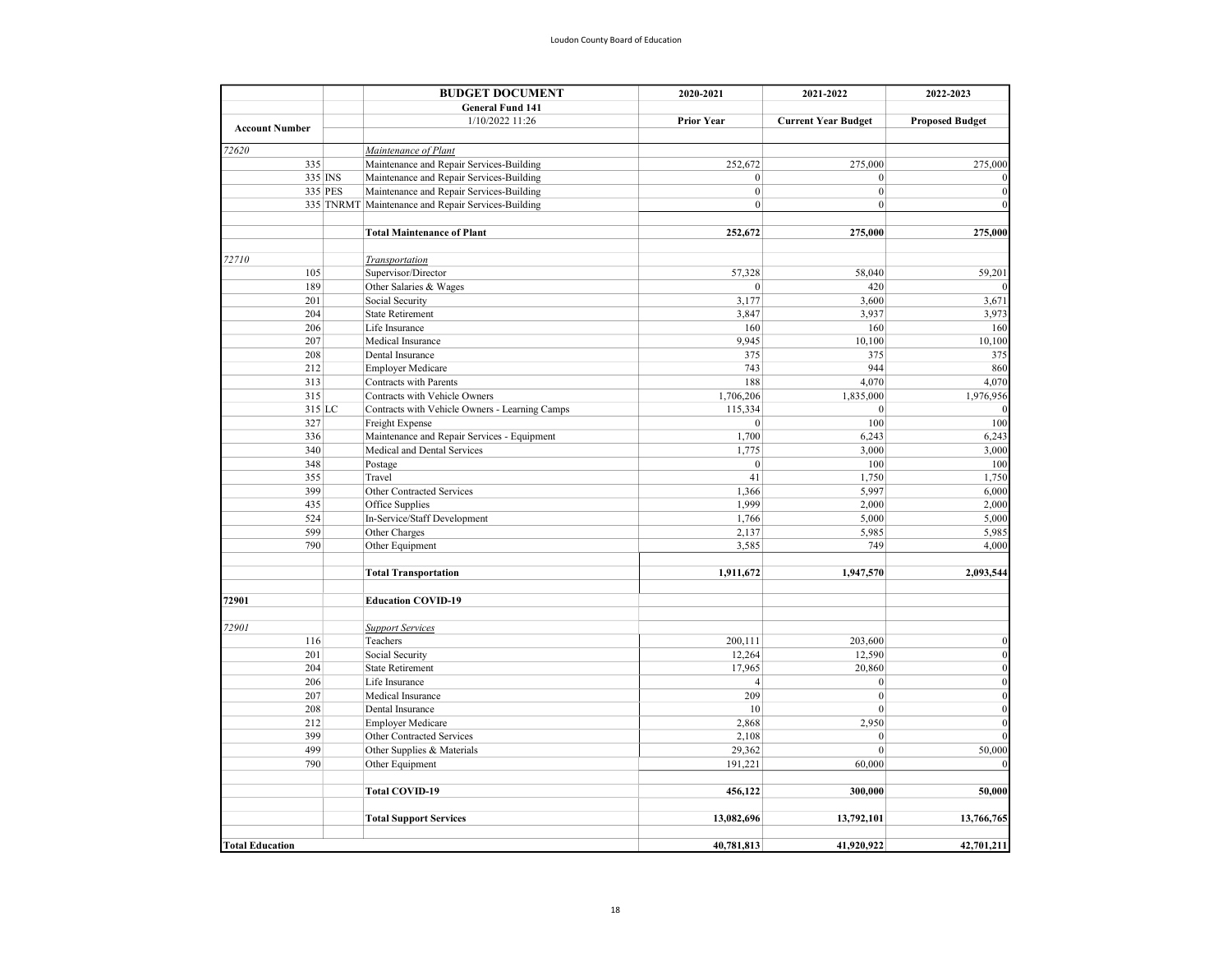|       |                       | <b>BUDGET DOCUMENT</b><br>2020-2021 | 2021-2022                                     | 2022-2023         |                            |                        |
|-------|-----------------------|-------------------------------------|-----------------------------------------------|-------------------|----------------------------|------------------------|
|       |                       |                                     | <b>General Fund 141</b>                       |                   |                            |                        |
|       |                       |                                     | 1/10/2022 11:26                               | <b>Prior Year</b> | <b>Current Year Budget</b> | <b>Proposed Budget</b> |
|       | <b>Account Number</b> |                                     |                                               |                   |                            |                        |
|       |                       |                                     |                                               |                   |                            |                        |
| 73000 |                       |                                     | <b>Operation of Non-Instructional Service</b> |                   |                            |                        |
| 73100 |                       |                                     | Food Service                                  |                   |                            |                        |
|       | $165$ BC              |                                     | Teachers                                      | 4,700             | $\mathbf{0}$               | $\Omega$               |
|       | $165$ SLC             |                                     | Social Security                               | 11,900            | $\mathbf{0}$               | $\Omega$               |
|       | 201 BC                |                                     | <b>State Retirement</b>                       | 291               | $\Omega$                   | $\Omega$               |
|       | $201$ SLC             |                                     | Life Insurance                                | 738               | $\mathbf{0}$               | $\Omega$               |
|       | $204$ BC              |                                     | Medical Insurance                             | 267               | $\mathbf{0}$               | $\Omega$               |
|       | $204$ SLC             |                                     | Dental Insurance                              | 701               | $\mathbf{0}$               | $\Omega$               |
|       | $212$ BC              |                                     | <b>Employer Medicare</b>                      | 68                | $\mathbf{0}$               | $\Omega$               |
|       | $212$ SLC             |                                     | <b>Employer Medicare</b>                      | 173               | $\mathbf{0}$               | $\Omega$               |
|       |                       |                                     |                                               |                   |                            |                        |
|       |                       |                                     | <b>Total Food Service</b>                     | 18,838            | $\mathbf{0}$               | $\mathbf{0}$           |
| 73300 |                       |                                     | <b>Community Services</b>                     |                   |                            |                        |
|       | 105 CCLC              |                                     | Supervisor/Director - CCLC                    | 11,761            | 11,673                     | 11,673                 |
|       | 105 LEAP              |                                     | Supervisor/Director - LEAP Grant              | 18,937            | 18,797                     | 18,797                 |
|       | 116 CCLC              |                                     | Teachers - CCLC                               | 172,971           | 130,000                    | 130,000                |
|       | 116-CCLC EES          |                                     | Teachers - CCLC                               | 72,004            | 50,000                     | 50,000                 |
|       | 116 LEAP              |                                     | Teachers - LEAP                               | 115,852           | 117,000                    | 117,000                |
|       | 163 CCLC              |                                     | Educational Assistants - CCLC Grant           | 20,001            | 20,000                     | 20,000                 |
|       | 163-CCLC EES          |                                     | Educational Assistants - CCLC Grant           | 7,982             | 10,000                     | 10,000                 |
|       | 163 LEAP              |                                     | Educational Assistants - LEAPS Grant          | 13,100            | 15,000                     | 15,000                 |
|       | 189                   |                                     | Other Salaries & Wages                        | $\theta$          | $\theta$                   |                        |
|       | 189 FRC               |                                     | Other Salaries & Wages - FRC                  | 28,032            | 25,893                     | 25,893                 |
|       | 201                   |                                     | Social Security                               | $\mathbf{0}$      | $\theta$                   |                        |
|       | 201 CCLC              |                                     | Social Security CCLC Grant                    | 12,691            | 10,024                     | 10,024                 |
|       | 201-CCLC EES          |                                     | Social Security CCLC Grant                    | 4,959             | 3,720                      | 3,720                  |
|       | 201 FRC               |                                     | Social Security - FRC Grant                   | 1,726             | 1,605                      | 1,605                  |
|       | 201 LEAP              |                                     | Social Security - LEAPS Grant                 | 9,167             | 9,349                      | 9,349                  |
|       | 204                   |                                     | <b>State Retirement</b>                       | $\theta$          | $\mathbf{0}$               |                        |
|       | 204 CCLC              |                                     | State Retirement - CCLC Grant                 | 17,998            | 14,732                     | 14,732                 |
|       | 204-CCLC EES          |                                     | State Retirement - CCLC Grant                 | 6,001             | 5,821                      | 5,821                  |
|       | <b>204 FRC</b>        |                                     | State Retirement - FRC Grant                  | 1,881             | 1,738                      | 1,738                  |
|       | 204 LEAP              |                                     | State Retirement - LEAPS Grant                | 10,859            | 13,058                     | 13,058                 |
|       | 206                   |                                     | Life Insurance                                | 159               | 188                        | 188                    |
|       | 206-RET LIF           |                                     | Life Insurance                                | 106               | 216                        | 216                    |
|       | 207                   |                                     | Medical Insurance                             | 7,583             | 7,524                      | 7,524                  |
|       | 208                   |                                     | Dental Insurance                              | 375               | 375                        | 375                    |
|       | 208-RET DEN           |                                     | Dental Insurance                              | 800               | 1,011                      | 1,011                  |
|       | 212                   |                                     | <b>Employer Medicare</b>                      | $\mathbf{0}$      | $\mathbf{0}$               |                        |
|       | 212 CCLC              |                                     | Employer Medicare - CCLC Grant                | 2,968             | 2,344                      | 2,344                  |
|       | 212-CCLC EES          |                                     | Employer Medicare - CCLC Grant                | 1,160             | 870                        | 870                    |
|       | 212 FRC               |                                     | <b>Employer Medicare FRC</b>                  | 404               | 375                        | 375                    |
|       | 212 LEAP              |                                     | Employer Medicare - LEAPS Grant               | 2,144             | 2,187                      | 2,187                  |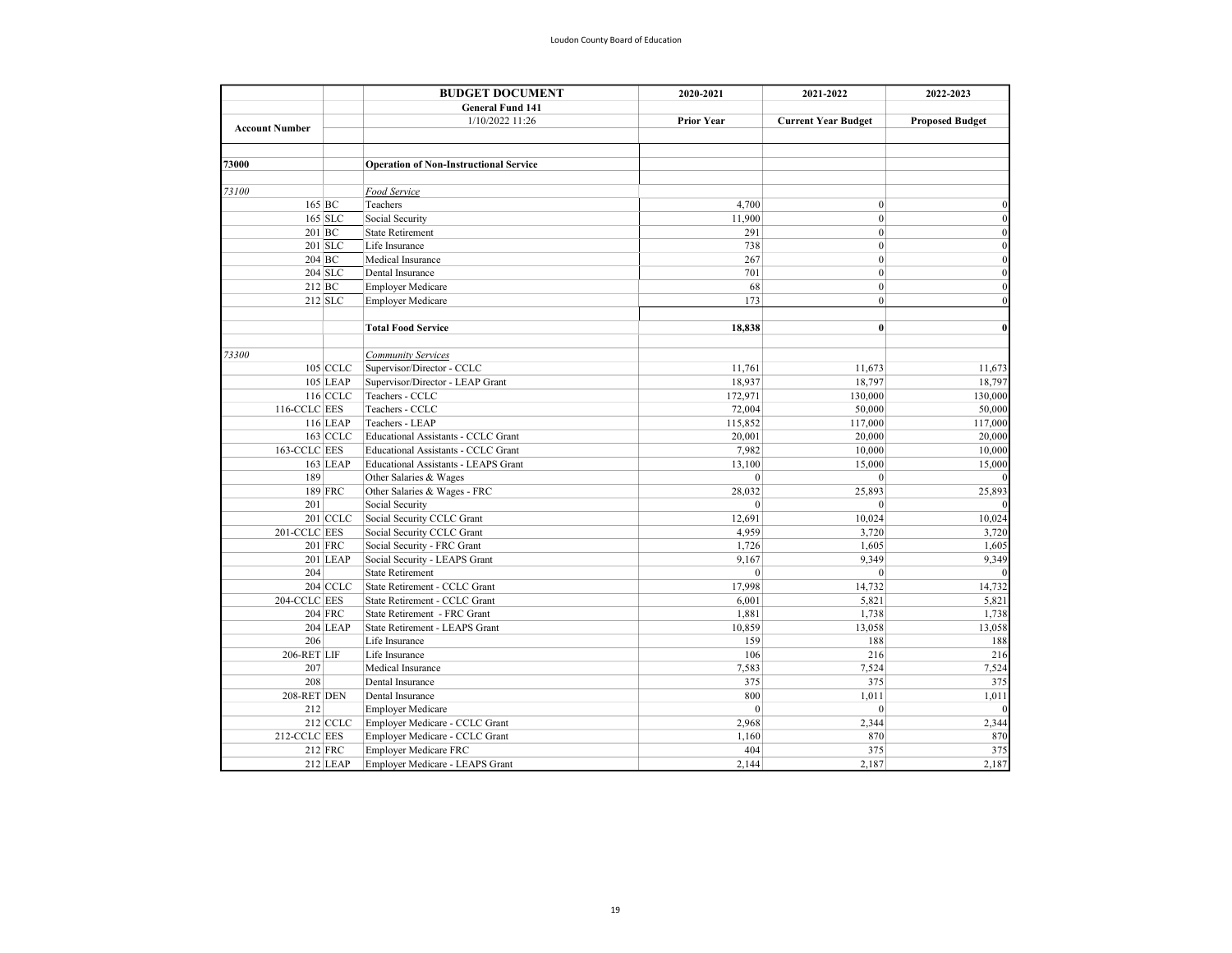|                       | <b>BUDGET DOCUMENT</b> | 2020-2021                                | 2021-2022         | 2022-2023                  |                        |
|-----------------------|------------------------|------------------------------------------|-------------------|----------------------------|------------------------|
|                       |                        | <b>General Fund 141</b>                  |                   |                            |                        |
| <b>Account Number</b> |                        | 1/10/2022 11:26                          | <b>Prior Year</b> | <b>Current Year Budget</b> | <b>Proposed Budget</b> |
| 355                   |                        | Travel                                   | 641               | 1,500                      | 1,500                  |
|                       | 355 CCLC               | Travel - CCLC                            | 19                | 200                        | 200                    |
| 355-CCLC EES          |                        | Travel - CCLC                            | $\mathbf{0}$      | 100                        | 100                    |
|                       | 355 LEAP               | Travel - LEAPS Grant                     | $\boldsymbol{0}$  | 100                        | 100                    |
| 399                   |                        | Other Contracted Services                | $\mathbf{0}$      | $\mathbf{0}$               |                        |
|                       | 399 CCLC               | Other Contracted Services - CCLC         | $\mathbf{0}$      | $\mathbf{0}$               |                        |
| 399-CCLC EES          |                        | Other Contracted Services - CCLC         | $\mathbf{0}$      | $\mathbf{0}$               |                        |
|                       | 399 LEAP               | Other Contracted Services - LEAP         | 1.265             | $\theta$                   |                        |
| 422                   |                        | Food Supplies                            | 4.276             | 5,300                      | 5,300                  |
|                       | $422$ CCLC             | Food Supplies - CCLC                     | 3,690             | $\mathbf{0}$               |                        |
| 422-CCLC EES          |                        | Food Supplies - CCLC                     | $\Omega$          | $\Omega$                   |                        |
|                       | $422$ LEAP             | Food Supplies - LEAP                     | 4,005             | $\theta$                   |                        |
|                       | 422 WSF                | Food Supplies                            | 8,500             | 10,358                     |                        |
|                       | 429 CCLC               | Instructional Supplies - CCLC            | $\Omega$          | $\theta$                   |                        |
| 429-CCLC EES          |                        | <b>Instructional Supplies - CCLC EES</b> | 23                | $\theta$                   |                        |
|                       | 429 LEAP               | <b>Instructional Supplies - LEAP</b>     | 160               | $\theta$                   |                        |
| 499                   |                        | Other Supplies and Materials             | 1,600             | 4,000                      | 4,000                  |
|                       | 499 CCLC               | Other Supplies & Materials - CCLC        | 533               | 7,911                      | 7,911                  |
| 499-CCLC EES          |                        | Other Supplies & Materials - CCLC        | 740               | 6,142                      | 6,142                  |
|                       | 499 CHR                | Other Supplies & Materials - CHR         | 4,525             | 5,400                      |                        |
|                       | 499 CL                 | Other Supplies & Materials - CL          | 1,357             | 7,200                      |                        |
|                       | 499 FAM                | Other Supplies & Materials - FAM         | 12.094            | 11,418                     |                        |
|                       | 499 LEAP               | Other Supplies & Materials - LEAPS Grant | 1.991             | 3,035                      | 3,035                  |
|                       | 499 SUP                | Other Supplies & Materials - SUP         | 1,741             | 250                        |                        |
| 524                   |                        | In Service/Staff Development             | $\theta$          | 500                        | 500                    |
|                       | 524 CCLC               | In Service/Staff Development - CCLC      | $\mathbf{0}$      | 500                        | 500                    |
| 524-CCLC EES          |                        | In Service/Staff Development - CCLC      | $\mathbf{0}$      | $\mathbf{0}$               |                        |
|                       | 524 FRC                | In Service/Staff Development - CCLC      | $\mathbf{0}$      | 600                        | 600                    |
|                       | 524 LEAP               | In Service/Staff Development - LEAP      | $\mathbf{0}$      | $\mathbf{0}$               |                        |
|                       | 599 FAM                | Other Charges                            | $\mathbf{0}$      | $\theta$                   |                        |
| 790                   |                        | Other Equipment                          | $\mathbf{0}$      | 2,000                      | 2,000                  |
|                       | 790 CCLC               | Other Equipment - CCLC                   | $\mathbf{0}$      | $\mathbf{0}$               |                        |
|                       |                        | <b>Total Community Services</b>          | 588,781           | 540,014                    | 505,388                |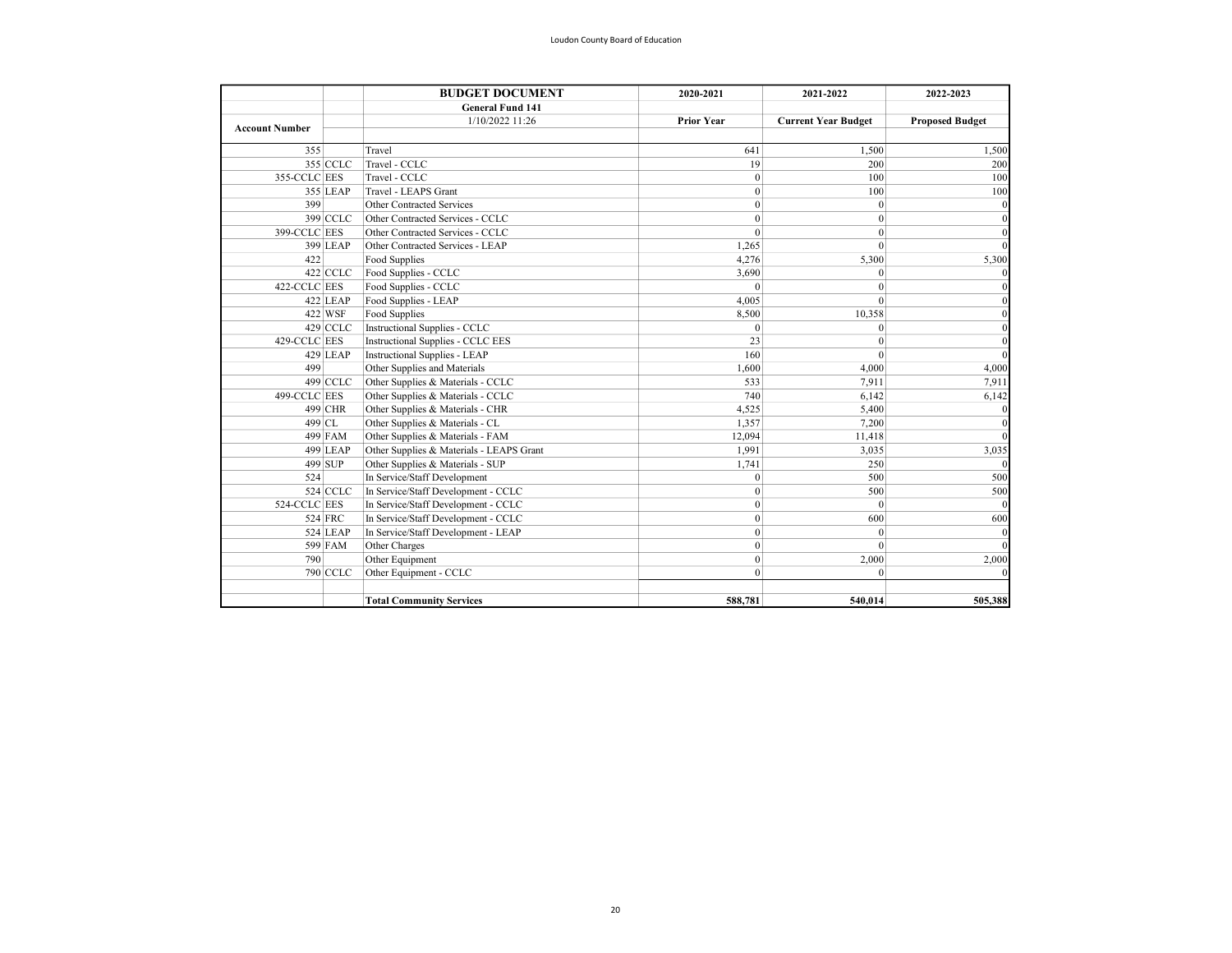|                       |         | <b>BUDGET DOCUMENT</b>                 | 2020-2021         | 2021-2022                  | 2022-2023              |
|-----------------------|---------|----------------------------------------|-------------------|----------------------------|------------------------|
|                       |         | <b>General Fund 141</b>                |                   |                            |                        |
| <b>Account Number</b> |         | 1/10/2022 11:26                        | <b>Prior Year</b> | <b>Current Year Budget</b> | <b>Proposed Budget</b> |
|                       |         |                                        |                   |                            |                        |
| 73400                 |         | Early Childhood Education              |                   |                            |                        |
| 116                   |         | Teachers                               | 388,055           | 401,233                    | 410,258                |
| 163                   |         | <b>Educational Assistants</b>          | 153,258           | 161,641                    | 165,874                |
| 195                   |         | Certified Substitute Teachers          | 2,870             | 2,770                      | 3,160                  |
| 198                   |         | Non-certified substitute Teachers      | 4,770             | 7,000                      | 8,200                  |
| 201                   |         | Social Security                        | 31,988            | 35,504                     | 35,721                 |
| 204                   |         | <b>State Retirement</b>                | 44,597            | 52,057                     | 53,387                 |
| 205-RET VIS           |         | Employee and Dependent Insurance       | 81                | $\Omega$                   |                        |
| 206                   |         | Life Insurance                         | 2,644             | 2,395                      | 2,395                  |
| 206-RET LIF           |         | Life Insurance                         | $\theta$          | 652                        | 652                    |
| 207                   |         | Medical Insurance                      | 94,542            | 92,830                     | 92,830                 |
| 207-RET MED           |         | Medical Insurance                      | $\Omega$          | 1,950                      | 1,950                  |
| 208                   |         | Dental Insurance                       | 5,245             | 4,500                      | 4,500                  |
| 208-RET DEN           |         | Dental Insurance                       | $\theta$          | 1,640                      | 1,640                  |
| 212                   |         | <b>Employer Medicare</b>               | 7,489             | 8,304                      | 8,355                  |
|                       | 311 HHA | Contracts with Other School Systems    | 81,937            | 82,084                     | 82,084                 |
| 429                   |         | <b>Instructional Supplies</b>          | 1,572             | 1,600                      | 1,600                  |
| 499                   |         | Other Supplies & Materials             | $\Omega$          | $\Omega$                   |                        |
| 524                   |         | In-Service/Staff Development           | 670               | 1.600                      | 1,600                  |
| 599                   |         | Other Charges                          | 378               | 420                        | 420                    |
| 790                   |         | Other Equipment                        | $\mathbf{0}$      | $\Omega$                   |                        |
|                       |         | <b>Total Early Childhood Education</b> | 820,096           | 858,180                    | 874,626                |
|                       |         |                                        |                   |                            |                        |